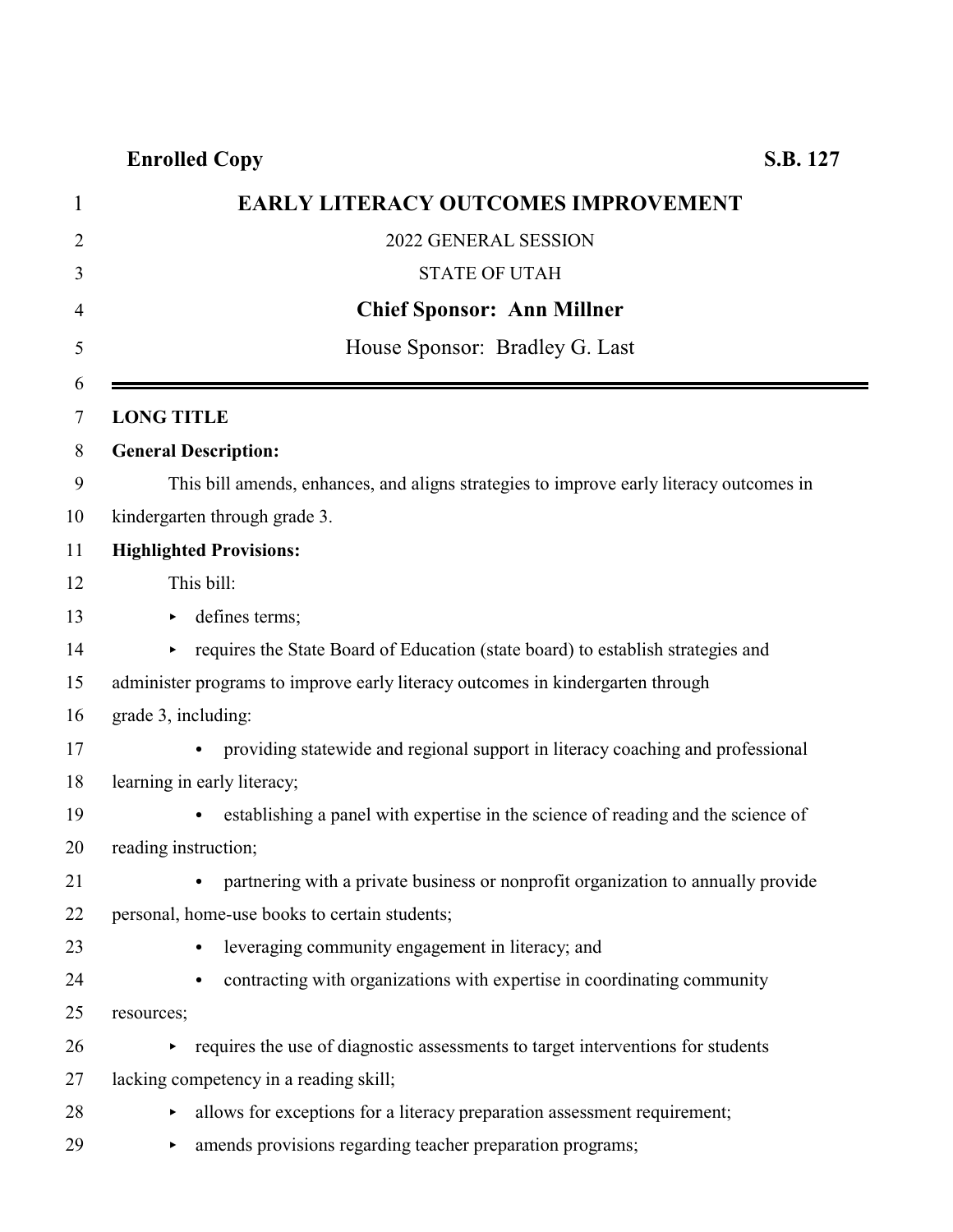| 30 | requires the Utah Board of Higher Education to consult with the state                                   |
|----|---------------------------------------------------------------------------------------------------------|
| 31 | superintendent of public instruction to ensure fulfillment of certain conditions                        |
| 32 | before distributing additional funding to institutions of higher education to hire                      |
| 33 | additional faculty with training and experience in the science of reading;                              |
| 34 | provides grant funding for which local education agencies (LEAs) apply to the state                     |
| 35 | board to provide professional learning in early literacy to educators serving in                        |
| 36 | kindergarten through grade 3;                                                                           |
| 37 | amends provisions regarding partnerships that qualify under the Partnerships for                        |
| 38 | <b>Student Success Grant Program;</b>                                                                   |
| 39 | requires LEAs to adopt science of reading curriculum and intervention programs;<br>Þ.                   |
| 40 | requires the state board, the Utah Leading through Effective, Actionable, and<br>Þ.                     |
| 41 | Dynamic Education collaborative effort, and the Center for the School of the Future                     |
| 42 | at Utah State University to develop a repository of materials to support LEAs in                        |
| 43 | evidence-based practices for science of reading instruction;                                            |
| 44 | requires the state board to provide elementary school principals, leaders, and<br>$\blacktriangleright$ |
| 45 | literacy coaches with required professional learning regarding change management;                       |
| 46 | and                                                                                                     |
| 47 | makes technical and conforming changes.                                                                 |
| 48 | Money Appropriated in this Bill:                                                                        |
| 49 | None                                                                                                    |
| 50 | <b>Other Special Clauses:</b>                                                                           |
| 51 | This bill provides revisor instructions.                                                                |
| 52 | <b>Utah Code Sections Affected:</b>                                                                     |
| 53 | <b>AMENDS:</b>                                                                                          |
| 54 | 53E-1-201, as last amended by Laws of Utah 2021, Chapters 64, 251, and 351                              |
| 55 | 53E-4-307, as last amended by Laws of Utah 2020, Fifth Special Session, Chapter 14                      |
| 56 | 53E-6-301, as last amended by Laws of Utah 2020, Chapters 174 and 408                                   |
| 57 | 53E-6-302, as last amended by Laws of Utah 2020, Chapter 408                                            |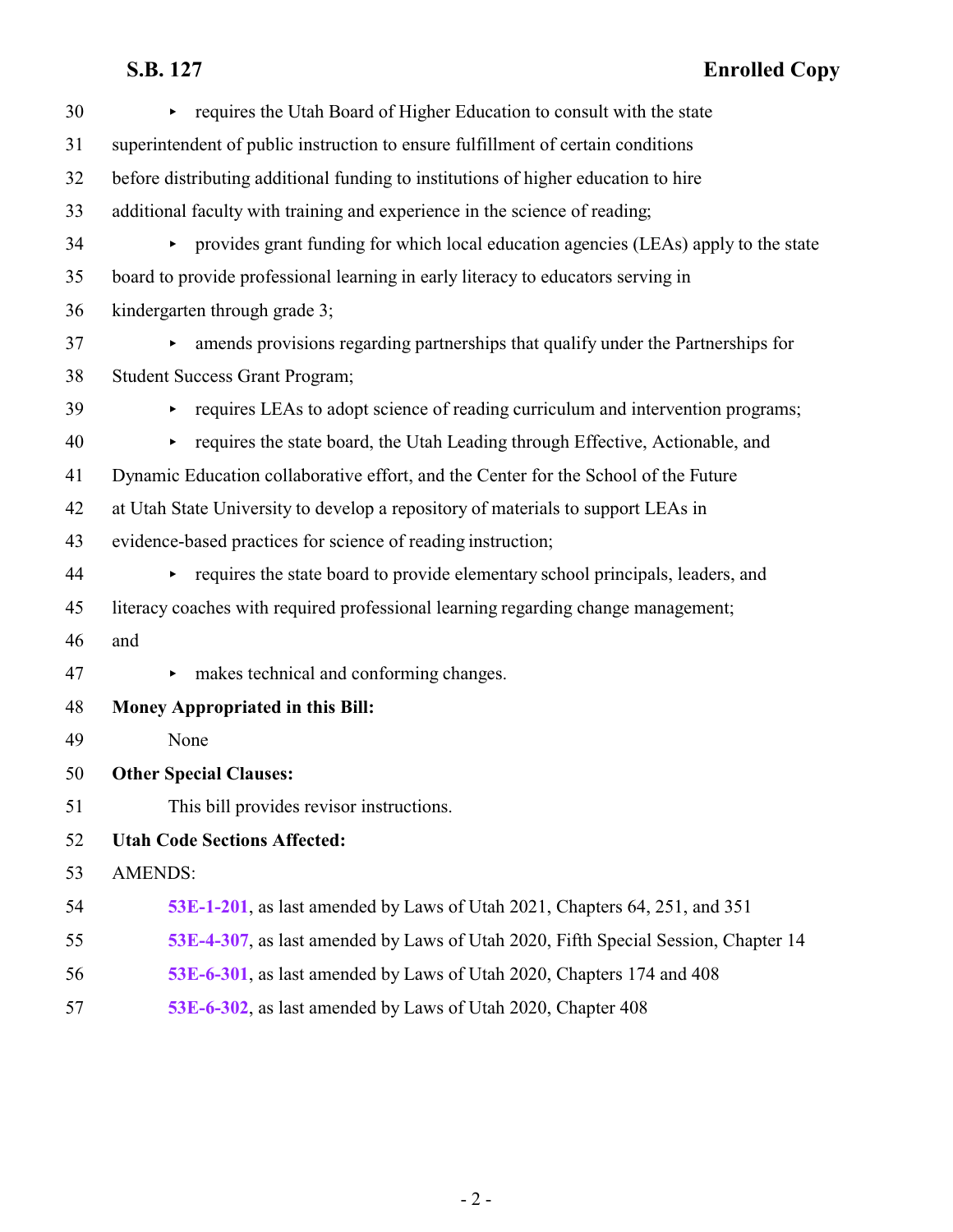<span id="page-2-0"></span>E

| 58 | 53F-5-214, as enacted by Laws of Utah 2020, Chapter 174 and last amended by                     |
|----|-------------------------------------------------------------------------------------------------|
| 59 | Coordination Clause, Laws of Utah 2020, Chapter 362                                             |
| 60 | 53F-5-215, as enacted by Laws of Utah 2020, Chapter 174                                         |
| 61 | 53F-5-402, as last amended by Laws of Utah 2019, Chapter 186                                    |
| 62 | 53G-11-303, as last amended by Laws of Utah 2019, Chapter 293                                   |
| 63 | <b>ENACTS:</b>                                                                                  |
| 64 | 53E-3-1001, Utah Code Annotated 1953                                                            |
| 65 | 53E-3-1002, Utah Code Annotated 1953                                                            |
| 66 | 53E-3-1003, Utah Code Annotated 1953                                                            |
| 67 | 53E-3-1004, Utah Code Annotated 1953                                                            |
| 68 | 53G-10-306, Utah Code Annotated 1953                                                            |
| 69 | 53G-11-305, Utah Code Annotated 1953                                                            |
| 70 | <b>Utah Code Sections Affected by Revisor Instructions:</b>                                     |
| 71 | 53E-3-1003, Utah Code Annotated 1953                                                            |
| 72 |                                                                                                 |
| 73 | Be it enacted by the Legislature of the state of Utah:                                          |
| 74 |                                                                                                 |
| 75 | Section 1. Section 53E-1-201 is amended to read:                                                |
|    | 53E-1-201. Reports to and action required of the Education Interim Committee.                   |
| 76 | (1) In accordance with applicable provisions and Section $68-3-14$ , the following              |
| 77 | recurring reports are due to the Education Interim Committee:                                   |
| 78 | (a) the report described in Section 9-22-109 by the STEM Action Center Board,                   |
| 79 | including the information described in Section $9-22-113$ on the status of the computer science |
| 80 | initiative and Section 9-22-114 on the Computing Partnerships Grants Program;                   |
| 81 | (b) the prioritized list of data research described in Section $35A-14-302$ and the report      |
| 82 | on research described in Section 35A-14-304 by the Utah Data Research Center;                   |
| 83 | (c) the report described in Section $35A-15-303$ by the State Board of Education on             |
| 84 | preschool programs;                                                                             |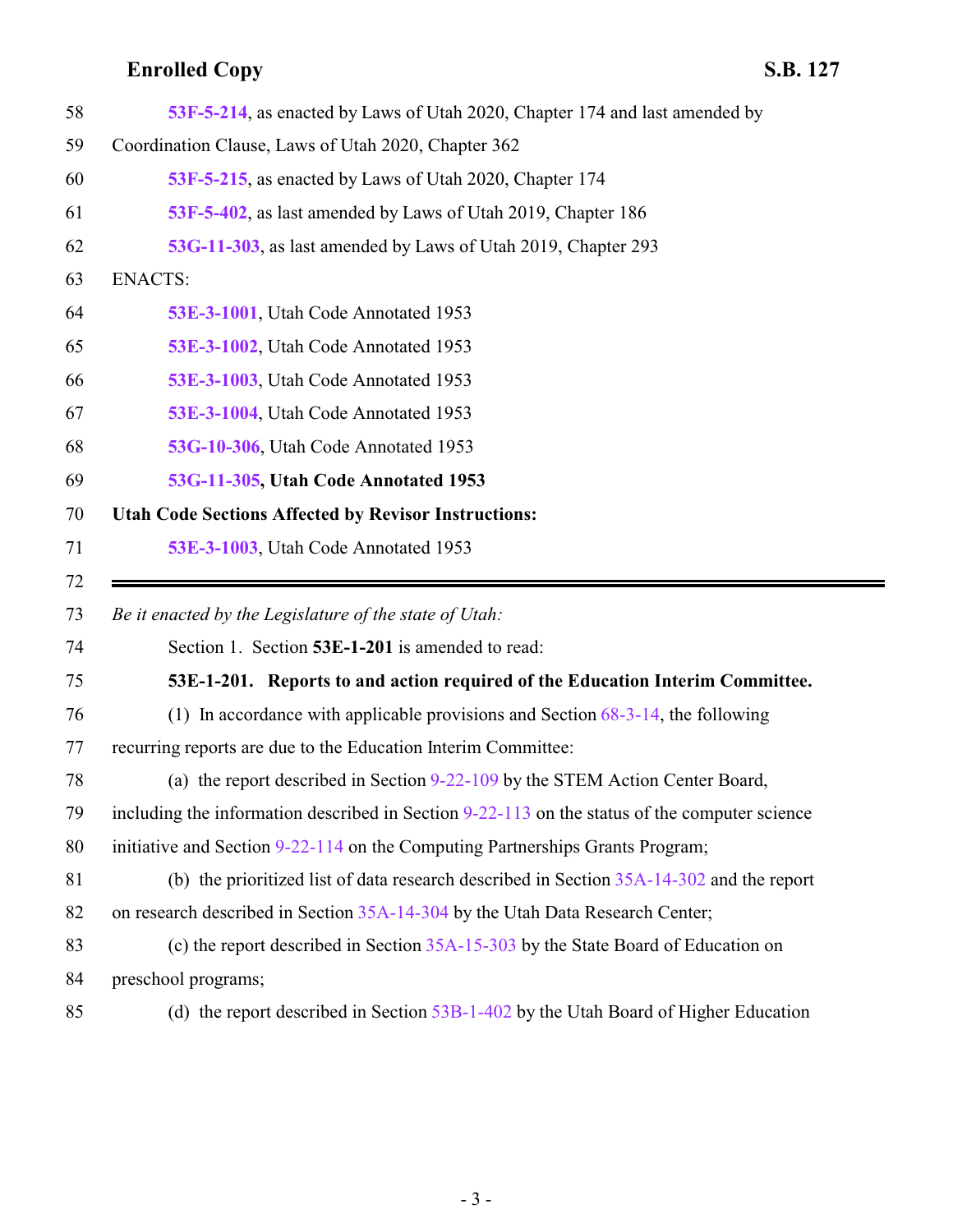| 86  | on career and technical education issues and addressing workforce needs;                       |
|-----|------------------------------------------------------------------------------------------------|
| 87  | (e) the annual report of the Utah Board of Higher Education described in Section               |
| 88  | $53B-1-402$ ;                                                                                  |
| 89  | (f) the reports described in Section $53B-28-401$ by the Utah Board of Higher Education        |
| 90  | regarding activities related to campus safety;                                                 |
| 91  | (g) the State Superintendent's Annual Report by the state board described in Section           |
| 92  | $53E-1-203$ ;                                                                                  |
| 93  | (h) the annual report described in Section $53E-2-202$ by the state board on the strategic     |
| 94  | plan to improve student outcomes;                                                              |
| 95  | (i) the report described in Section 53E-8-204 by the state board on the Utah Schools for       |
| 96  | the Deaf and the Blind;                                                                        |
| 97  | (i) the report described in Section $53E-10-703$ by the Utah Leading through Effective,        |
| 98  | Actionable, and Dynamic Education director on research and other activities;                   |
| 99  | (k) the report described in Section $53F-4-203$ by the state board and the independent         |
| 100 | evaluator on an evaluation of early interactive reading software;                              |
| 101 | (1) the report described in Section 53F-4-407 by the state board on UPSTART;                   |
| 102 | (m) the reports described in Sections $53F-5-214$ , $53F-5-214$ . and $53F-5-215$ by the       |
| 103 | state board related to grants for professional learning and grants for an elementary teacher   |
| 104 | preparation assessment; and                                                                    |
| 105 | (n) the report described in Section $53F-5-405$ by the State Board of Education                |
| 106 | regarding an evaluation of a partnership that receives a grant to improve educational outcomes |
| 107 | for students who are low income.                                                               |
| 108 | (2) In accordance with applicable provisions and Section $68-3-14$ , the following             |
| 109 | occasional reports are due to the Education Interim Committee:                                 |
| 110 | (a) the report described in Section 35A-15-303 by the School Readiness Board by                |
| 111 | November 30, 2020, on benchmarks for certain preschool programs;                               |
| 112 | (b) the report described in Section 53B-28-402 by the Utah Board of Higher Education           |
| 113 | on or before the Education Interim Committee's November 2021 meeting;                          |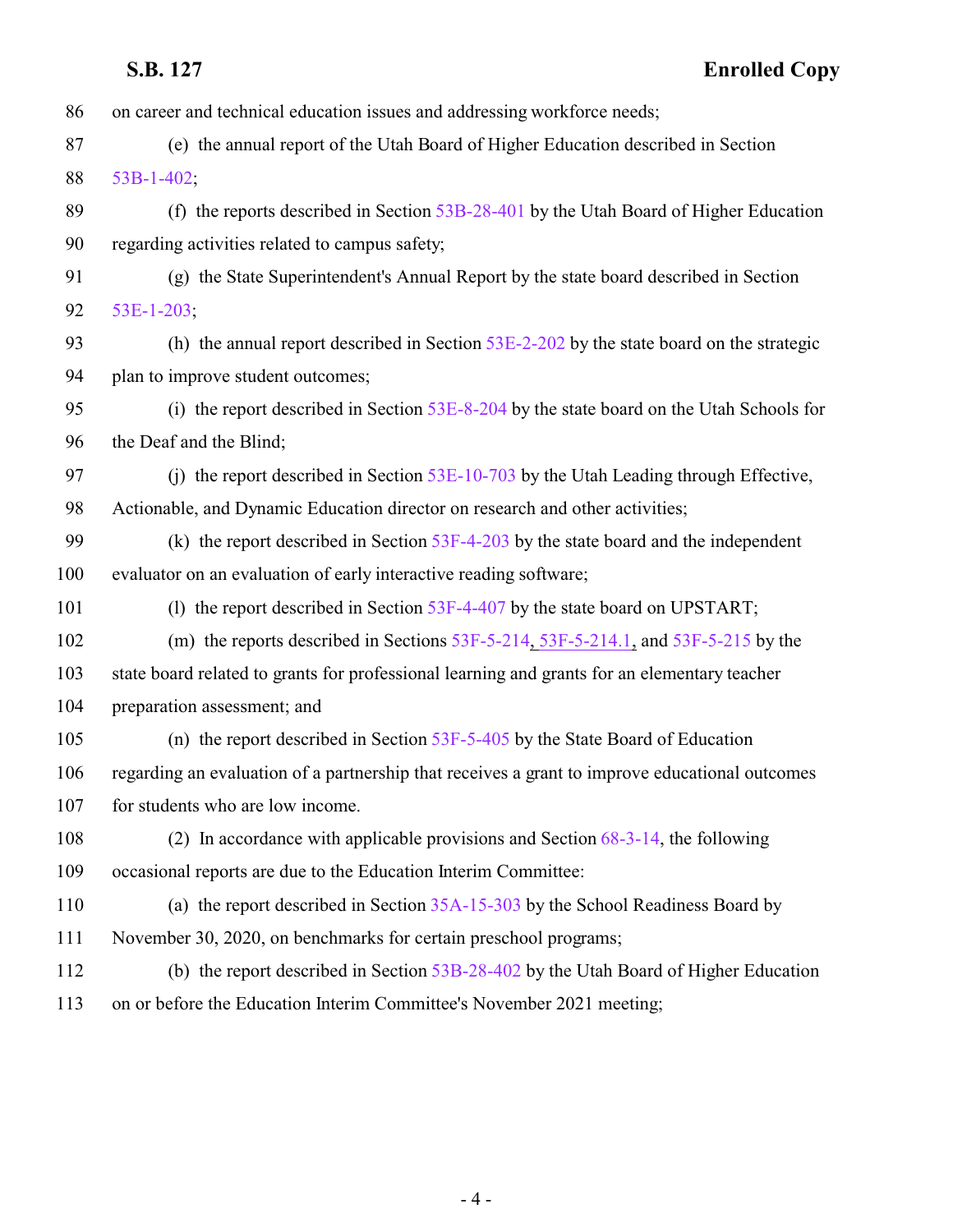| 114 | (c) the reports described in Section $53E-3-520$ by the state board regarding cost centers                           |
|-----|----------------------------------------------------------------------------------------------------------------------|
| 115 | and implementing activity based costing;                                                                             |
| 116 | (d) if required, the report described in Section $53E-4-309$ by the state board explaining                           |
| 117 | the reasons for changing the grade level specification for the administration of specific                            |
| 118 | assessments;                                                                                                         |
| 119 | (e) if required, the report described in Section $53E-5-210$ by the state board of an                                |
| 120 | adjustment to the minimum level that demonstrates proficiency for each statewide assessment;                         |
| 121 | (f) in 2022 and in 2023, on or before November 30, the report described in Subsection                                |
| 122 | 53E-10-309(7) related to the PRIME pilot program;                                                                    |
| 123 | (g) the report described in Section $53E-10-702$ by Utah Leading through Effective,                                  |
| 124 | Actionable, and Dynamic Education;                                                                                   |
| 125 | (h) if required, the report described in Section $53F-2-513$ by the state board evaluating                           |
| 126 | the effects of salary bonuses on the recruitment and retention of effective teachers in high                         |
| 127 | poverty schools;                                                                                                     |
| 128 | $f(i)$ upon request, the report described in Section 53F-5-207 by the state board on the                             |
| 129 | <b>Intergenerational Poverty Intervention Grants Program;</b>                                                        |
| 130 | $\left[\frac{f(t)}{f(t)}\right]$ (i) the report described in Section 53F-5-210 by the state board on the Educational |
| 131 | Improvement Opportunities Outside of the Regular School Day Grant Program;                                           |
| 132 | $[f(x)]$ (j) the report described in Section 53G-7-503 by the state board regarding fees                             |
| 133 | that LEAs charge during the 2020-2021 school year;                                                                   |
| 134 | $[f(t)]$ (k) the reports described in Section 53G-11-304 by the state board regarding                                |
| 135 | proposed rules and results related to educator exit surveys;                                                         |
| 136 | $\lceil (m) \rceil$ (1) the report described in Section 62A-15-117 by the Division of Substance                      |
| 137 | Abuse and Mental Health, the State Board of Education, and the Department of Health                                  |
| 138 | regarding recommendations related to Medicaid reimbursement for school-based health                                  |
| 139 | services; and                                                                                                        |
| 140 | $\lceil (m) \rceil$ (m) the reports described in Section 63C-19-202 by the Higher Education                          |
| 141 | Strategic Planning Commission.                                                                                       |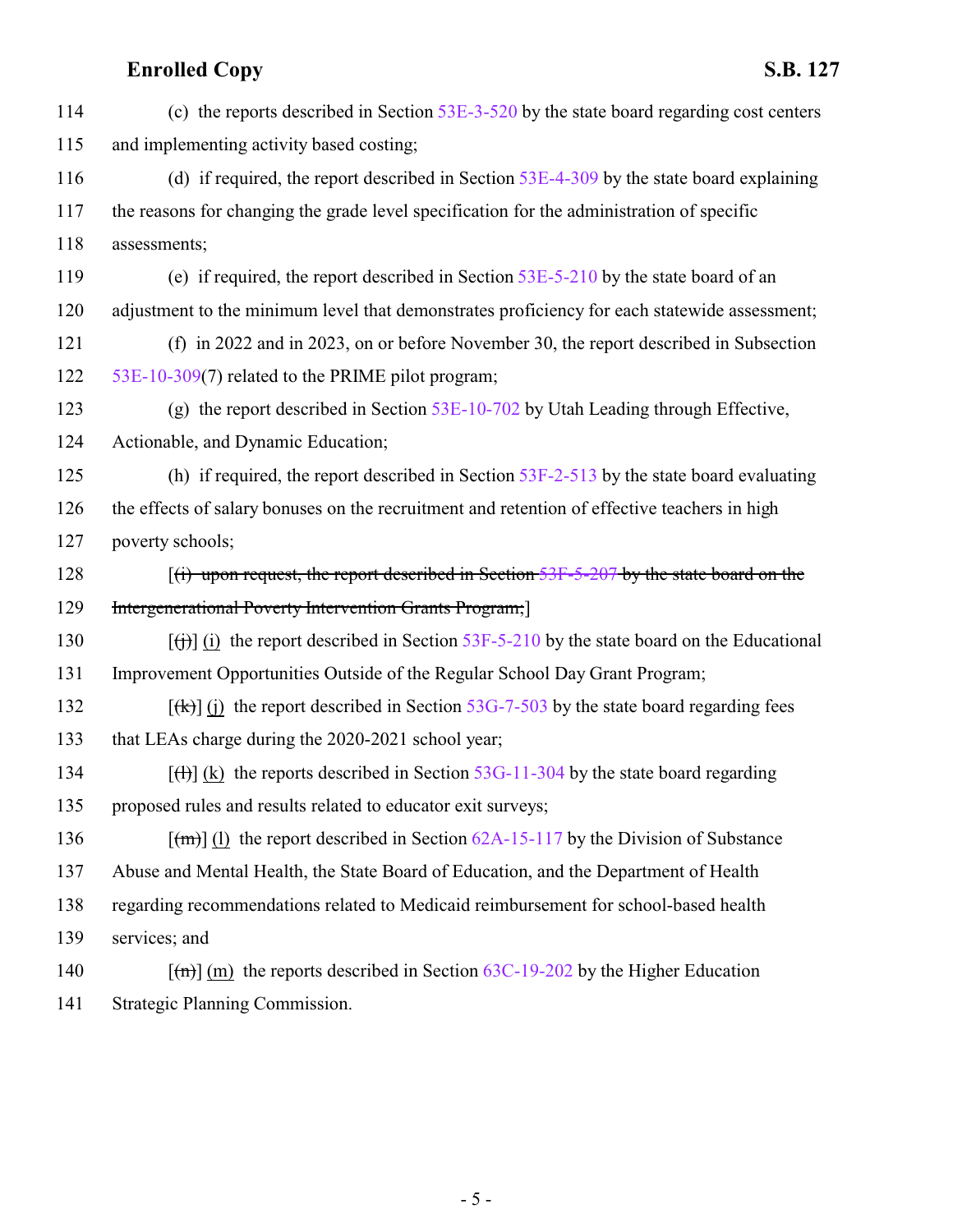<span id="page-5-1"></span><span id="page-5-0"></span>

| 142 | Section 2. Section 53E-3-1001 is enacted to read:                                               |
|-----|-------------------------------------------------------------------------------------------------|
| 143 | 53E-3-1001. Statewide goal -- Emphasis on early literacy.                                       |
| 144 | To achieve a strenuous statewide goal of 70% in third grade-level proficiency on the            |
| 145 | state-administered reading assessment by July 1, 2027, the state board shall:                   |
| 146 | (1) analyze, align, and target resources, including digital software and tools, in existing     |
| 147 | state programs and the programs enacted in this bill, as appropriate, to support early literacy |
| 148 | within the state; and                                                                           |
| 149 | (2) identify opportunities to incentivize and support LEAs and elementary schools to            |
| 150 | analyze data, align plans, and target resources from existing local and LEA programs to support |
| 151 | early literacy within the state, resulting in a comprehensive statewide alignment of early      |
| 152 | literacy plans.                                                                                 |
| 153 | Section 3. Section 53E-3-1002 is enacted to read:                                               |
| 154 | 53E-3-1002. Literacy coaching -- Professional learning.                                         |
| 155 | (1) Subject to legislative appropriations, the state board shall provide, train, and assign     |
| 156 | literacy coaches to schools with low literacy achievement performance to provide early literacy |
| 157 | coaching to teachers in kindergarten through grade 3, in accordance with this section.          |
| 158 | The state board shall make rules, in accordance with Title 63G, Chapter 3, Utah                 |
| 159 | Administrative Rulemaking Act, to:                                                              |
| 160 | (a) establish criteria to determine which schools qualify for early literacy coaching,          |
| 161 | prioritizing coaching among:                                                                    |
| 162 | (i) schools that participate in partnerships that receive grants under Title 53F, Chapter       |
| 163 | 5, Part 4, Partnerships for Student Success Grant Program; and                                  |
| 164 | (ii) schools that fall within the bottom 25% of all schools in literacy achievement             |
| 165 | performance, as the state board further defines;                                                |
| 166 | (b) establish minimum qualifications for early literacy coach positions to ensure               |
| 167 | adequate preparation with necessary expertise;                                                  |
| 168 | (c) define roles and responsibilities for a literacy coach, including:                          |
| 169 | assisting educators in analyzing data to inform instructional adjustments;<br>(i)               |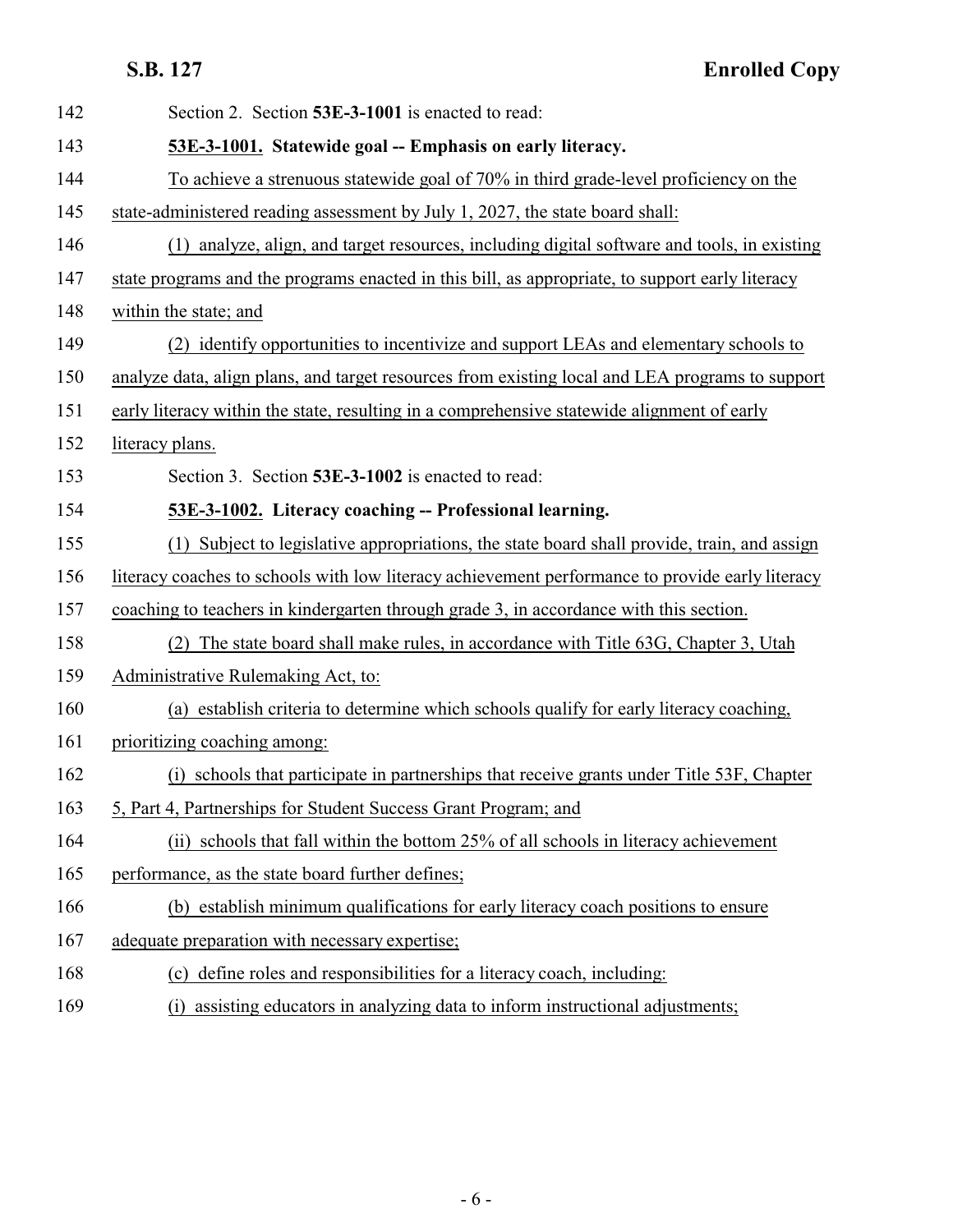| 170 | engaging in instructional coaching cycles with educators to build capacity for<br>(ii)           |
|-----|--------------------------------------------------------------------------------------------------|
| 171 | improved classroom instructional practices;                                                      |
| 172 | (iii) using principles of adult learning to effectively partner with educators to integrate      |
| 173 | professional learning into classroom practice;                                                   |
| 174 | (iv) leveraging knowledge of the science of reading and evidence-based practices to              |
| 175 | support educators in maximizing student learning;                                                |
| 176 | (v) partnering with a school's leader to support school-wide literacy goals to provide a         |
| 177 | team of support for educators to embed the state-wide goals into instructional plans and         |
| 178 | practice;                                                                                        |
| 179 | delivering consistent and frequent job-embedded professional learning;<br>(vi)                   |
| 180 | (vii) participating actively in professional learning experiences to deepen knowledge            |
| 181 | and skills for coaching; and                                                                     |
| 182 | (viii) designing and facilitating relevant and cohesive professional learning sessions to        |
| 183 | strengthen the implementation of these evidence-based practices with educators; and              |
| 184 | (d) establish parameters for the relationship between a literacy coach and school or             |
| 185 | LEA, including ensuring that coaches do not engage in activities or duties unrelated to literacy |
| 186 | coaching, including:                                                                             |
| 187 | serving as an evaluator, substitute teacher, clerical aid, recess or lunch aid,<br>(i)           |
| 188 | behavioral therapist, tester, guidance counselor, interventionist, program manager, or contest   |
| 189 | leader; or                                                                                       |
| 190 | (ii) any other assignment that frequently disrupts the coach's ability to support                |
| 191 | educators in improving instructional practice.                                                   |
| 192 | The state board shall:<br>(3)                                                                    |
| 193 | ensure that one staff position supervises early literacy coaches statewide;<br>(a)               |
| 194 | (b) select the pool of candidates for literacy coaching positions and coordinate with            |
| 195 | LEAs regarding interviews, final selection, and placement; and                                   |
| 196 | (c) annually review coaching placements and adjust placements as necessary, based on             |

197 the school's literacy achievement performance and the criteria established under Subsection (2).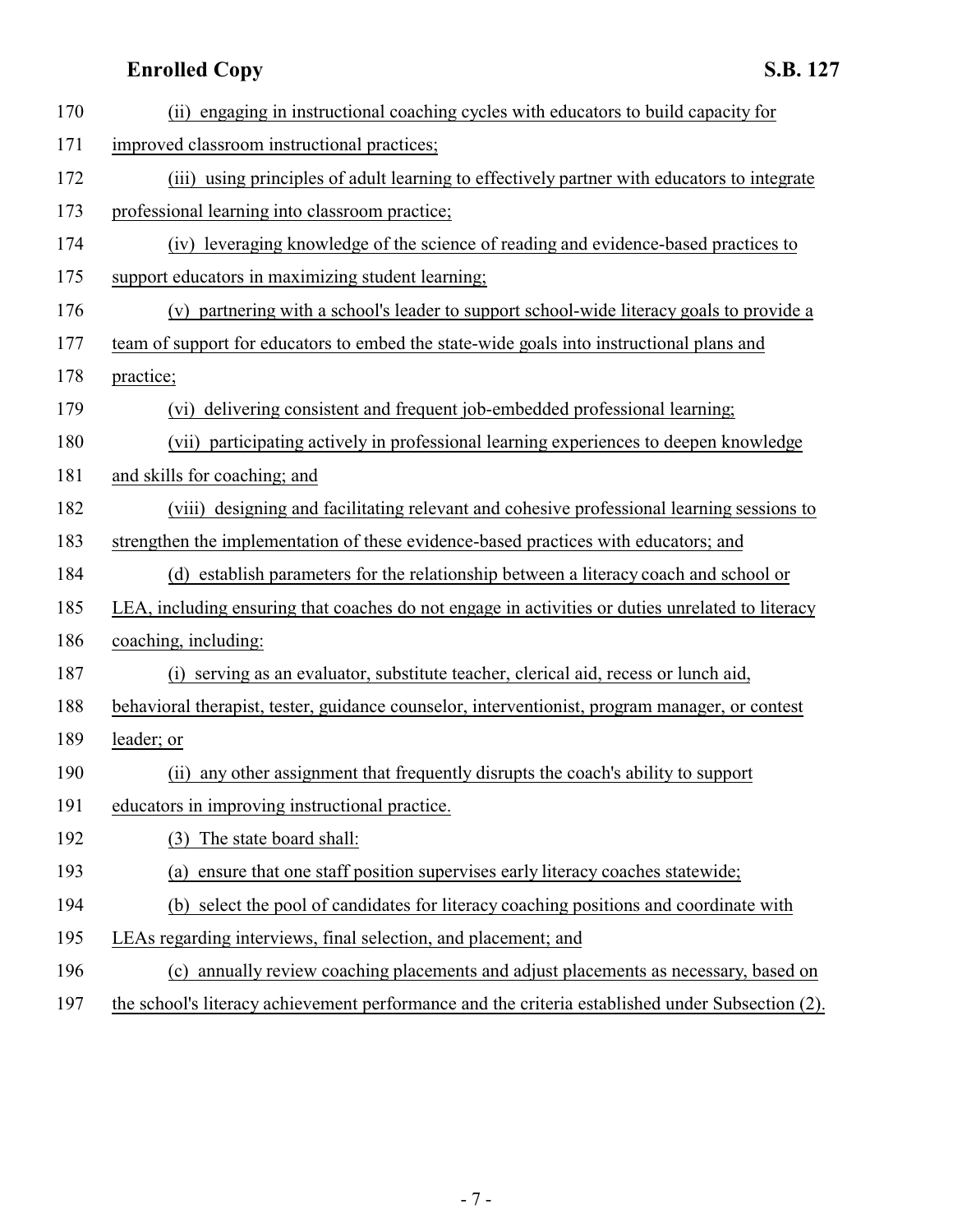<span id="page-7-0"></span>

| 198 | (4) The state board shall provide professional learning support in early literacy by:         |
|-----|-----------------------------------------------------------------------------------------------|
| 199 | facilitating professional learning opportunities to support literacy coaches statewide<br>(a) |
| 200 | that includes knowledge and skill development in adult learning practices, job-embedded       |
| 201 | coaching, and family engagement;                                                              |
| 202 | (b) providing professional learning regional consultants to:                                  |
| 203 | (i) support LEAs and regional education service agencies in designing, facilitating,          |
| 204 | monitoring, and adjusting professional learning in early literacy that aligns with the        |
| 205 | professional learning standards described in Section 53G-11-303; and                          |
| 206 | (ii) serve a cohort of LEAs within a geographic region of the state; and                      |
| 207 | (c) providing statewide professional learning to support the use of collective efficacy,      |
| 208 | including the implementation of professional learning communities and school leadership       |
| 209 | teams through 2027.                                                                           |
| 210 | Section 4. Section 53E-3-1003 is enacted to read:                                             |
| 211 | 53E-3-1003. Science of reading.                                                               |
| 212 | $(1)$ As used in this section:                                                                |
| 213 | (a) "Educator preparation program" means the same as that term is defined in Section          |
| 214 | 53E-6-302.                                                                                    |
| 215 | (b) "Panel" means the science of reading panel that the state board establishes in            |
| 216 | accordance with this section.                                                                 |
| 217 | (c) "University teacher preparation program" means a program described in Section             |
| 218 | 53E-6-302.                                                                                    |
| 219 | (2) The state board shall establish an expert science of reading panel consisting of up to    |
| 220 | six experts who have:                                                                         |
| 221 | (a) knowledge and a research background in the science of reading and the science of          |
| 222 | reading instruction; and                                                                      |
| 223 | (b) experience translating the science of reading into effective reading instructional        |
| 224 | practices.                                                                                    |
| 225 | (3) The panel shall:                                                                          |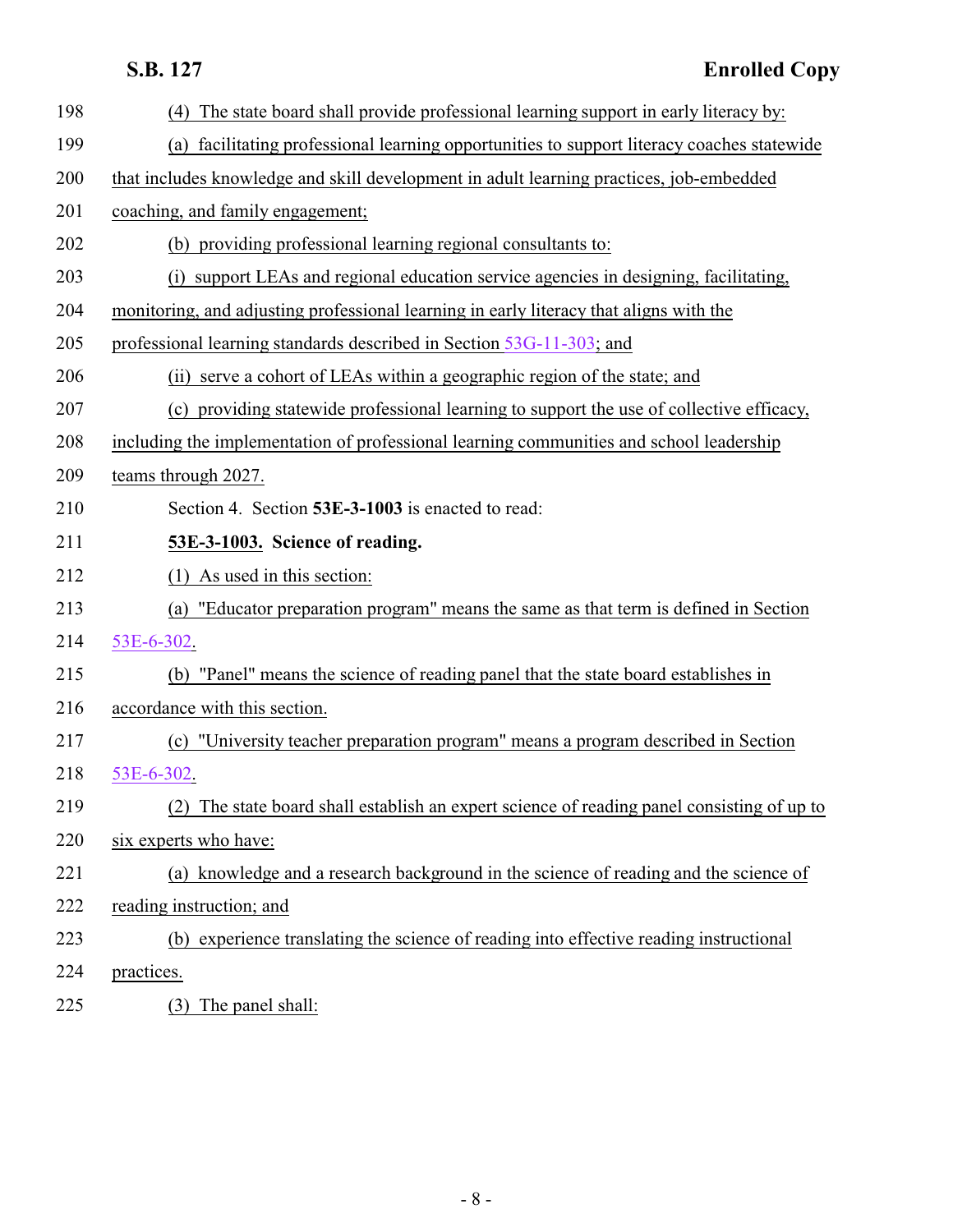| 226 | (a) meet no less than once every quarter;                                                       |
|-----|-------------------------------------------------------------------------------------------------|
| 227 | (b) provide expertise to and serve in a consultancy capacity to the state board on              |
| 228 | implementation of:                                                                              |
| 229 | the early literacy emphases described in Section 53E-3-1001; and<br>(1)                         |
| 230 | educator preparation programs;<br>(i)                                                           |
| 231 | (c) in consultation with the state board:                                                       |
| 232 | provide advanced professional learning opportunities in the science of reading and<br>(i)       |
| 233 | the science of reading instruction for public schools and educator preparation programs as      |
| 234 | needed to expand statewide capacity;                                                            |
| 235 | (ii) partner with ULEAD, as that term is defined in Section $53E-10-701$ , to develop and       |
| 236 | implement an online repository of digital science of reading and science of reading instruction |
| 237 | resources that is accessible to public school teachers, school leaders, parents, and educator   |
| 238 | preparation programs and associated faculty;                                                    |
| 239 | (iii) develop professional learning modules to support teachers and school leaders; and         |
| 240 | (iv) coordinate with educator preparation programs, university teacher preparation              |
| 241 | program faculty, deans of education, and literacy leadership fellows to advance the science of  |
| 242 | reading and the science of reading instruction; and                                             |
| 243 | (d) take part in the hiring of the additional faculty members described in Subsection           |
| 244 | $53E-6-302(6)$ with two panel members participating in the hiring process.                      |
| 245 | The state board may collaborate with panel members to conduct periodic reviews<br>(4)           |
| 246 | of:                                                                                             |
| 247 | student outcome data;<br>(a)                                                                    |
| 248 | (b) science of reading and science of reading instruction implementation fidelity in            |
| 249 | public schools and educator preparation programs through onsite visits; and                     |
| 250 | (c) advise LEAs regarding the science of reading and the science of reading instruction         |
| 251 | curriculum and intervention programs.                                                           |
| 252 | (5) A panel member:                                                                             |

(a) may not receive compensation or benefits for the member's service on the panel;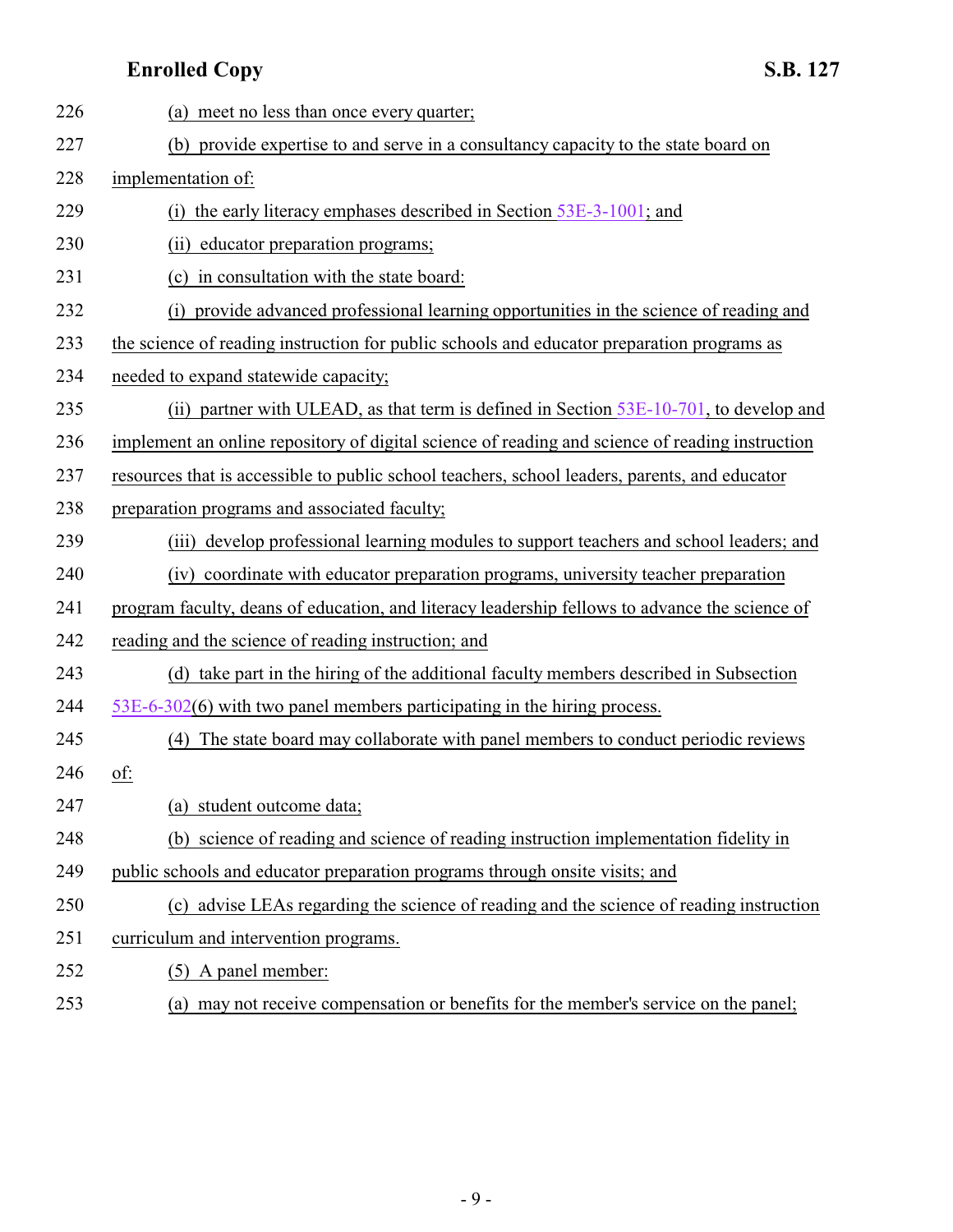<span id="page-9-0"></span>

| 254 | and                                                                                                |
|-----|----------------------------------------------------------------------------------------------------|
| 255 | (b) may receive per diem and reimbursement for travel expenses that the panel member               |
| 256 | incurs as a panel member at the rates that the Division of Finance establishes under:              |
| 257 | (i) Sections $63A-3-106$ and $63A-3-107$ ; and                                                     |
| 258 | (ii) rules that the Division of Finance makes under Sections 63A-3-106 and 63A-3-107.              |
| 259 | (6) The state board shall provide staff support to the panel.                                      |
| 260 | Section 5. Section 53E-3-1004 is enacted to read:                                                  |
| 261 | 53E-3-1004. Community engagement for early literacy.                                               |
| 262 | The state board shall:<br>(1)                                                                      |
| 263 | (a) partner with a private business or nonprofit organization to annually provide                  |
| 264 | personal, home-use, age-appropriate printed books or digital books with accompanying               |
| 265 | electronic reading devices to students:                                                            |
| 266 | (i) who attend:                                                                                    |
| 267 | (A) a school that participates in partnerships that receive grants under Title 53F,                |
| 268 | Chapter 5, Part 4, Partnerships for Student Success Grant Program; or                              |
| 269 | (B) a Title I school, as that term is defined in Section 53F-2-523; and                            |
| 270 | at a minimum, in kindergarten through grade 3; and<br>(ii)                                         |
| 271 | provide students a choice of language where possible.<br>(b)                                       |
| 272 | The state board shall develop and promote a website that provides resources for<br>(2)             |
| 273 | teachers and other educational support personnel to support targeted activities and strategies for |
| 274 | parents to support at-home reading.                                                                |
| 275 | (3) The state board shall contract with one or more organizations that have expertise in           |
| 276 | coordinating community resources to:                                                               |
| 277 | (a) provide training and coaching to community, school, and parent engagement                      |
| 278 | coordinators; and                                                                                  |
| 279 | (b) for a school that is not participating in a partnership that receives a grant under Title      |
| 280 | 53F, Chapter 5, Part 4, Partnerships for Student Success Grant Program:                            |
| 281 | (i) assess the presence of existing community school infrastructure; and                           |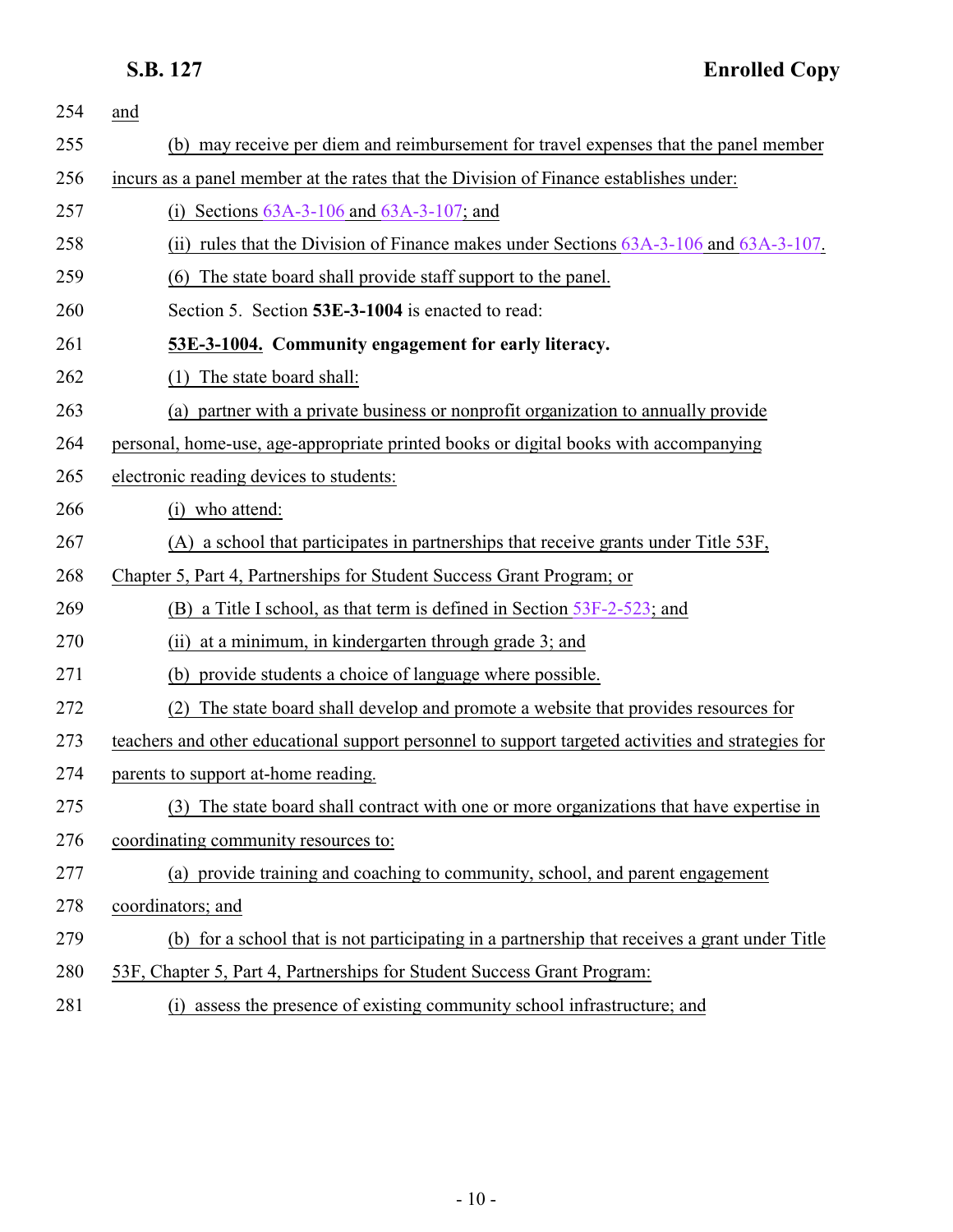<span id="page-10-0"></span>

| 282 | (ii) provide necessary supports for parent, community, and business engagement,                           |
|-----|-----------------------------------------------------------------------------------------------------------|
| 283 | including services and coordination support.                                                              |
| 284 | Section 6. Section 53E-4-307 is amended to read:                                                          |
| 285 | 53E-4-307. Benchmark assessments in reading -- Report to parent.                                          |
| 286 | (1) As used in this section $\left[\frac{1}{2}, \frac{1}{2}, \frac{1}{2}\right]$                          |
| 287 | (a) "Competency" means a demonstrable acquisition of a specified knowledge, skill, or                     |
| 288 | ability that has been organized into a hierarchical arrangement leading to higher levels of               |
| 289 | knowledge, skill, or ability.                                                                             |
| 290 | (b) "Diagnostic assessment" means an assessment that measures key literacy skills,                        |
| 291 | including phonemic awareness, sound-symbol recognition, alphabet knowledge, decoding and                  |
| 292 | encoding skills, and comprehension, to determine a student's specific strengths and weaknesses            |
| 293 | in a skill area.                                                                                          |
| 294 | "Evidence-based" means the same as that term is defined in Section 53G-11-303.<br>(c)                     |
| 295 | (d) "Evidence-informed" means the same as that term is defined in Section                                 |
| 296 | 53G-11-303.                                                                                               |
| 297 | (2) The state board shall approve a benchmark assessment for use statewide by school                      |
| 298 | districts and charter schools to assess the reading competency of students in grades 1 through 6          |
| 299 | as provided by this section.                                                                              |
| 300 | (3) A school district or charter school shall:                                                            |
| 301 | (a) administer benchmark assessments to students in grades 1, 2, and 3 at the                             |
| 302 | beginning, middle, and end of the school year using the benchmark assessment approved by the              |
| 303 | state board; and                                                                                          |
| 304 | (b) after administering a benchmark assessment, report the results to a student's parent.                 |
| 305 | (4) If a benchmark assessment or supplemental reading assessment indicates a student                      |
| 306 | lacks competency in a reading skill, or is lagging behind other students in the student's grade in        |
| 307 | acquiring a reading skill, the school district or charter school shall:                                   |
| 308 | (a) administer diagnostic assessments to the student;                                                     |
| 309 | $[\text{a} \cdot \text{b}]$ (b) using data from the diagnostic assessment, provide specific, focused, and |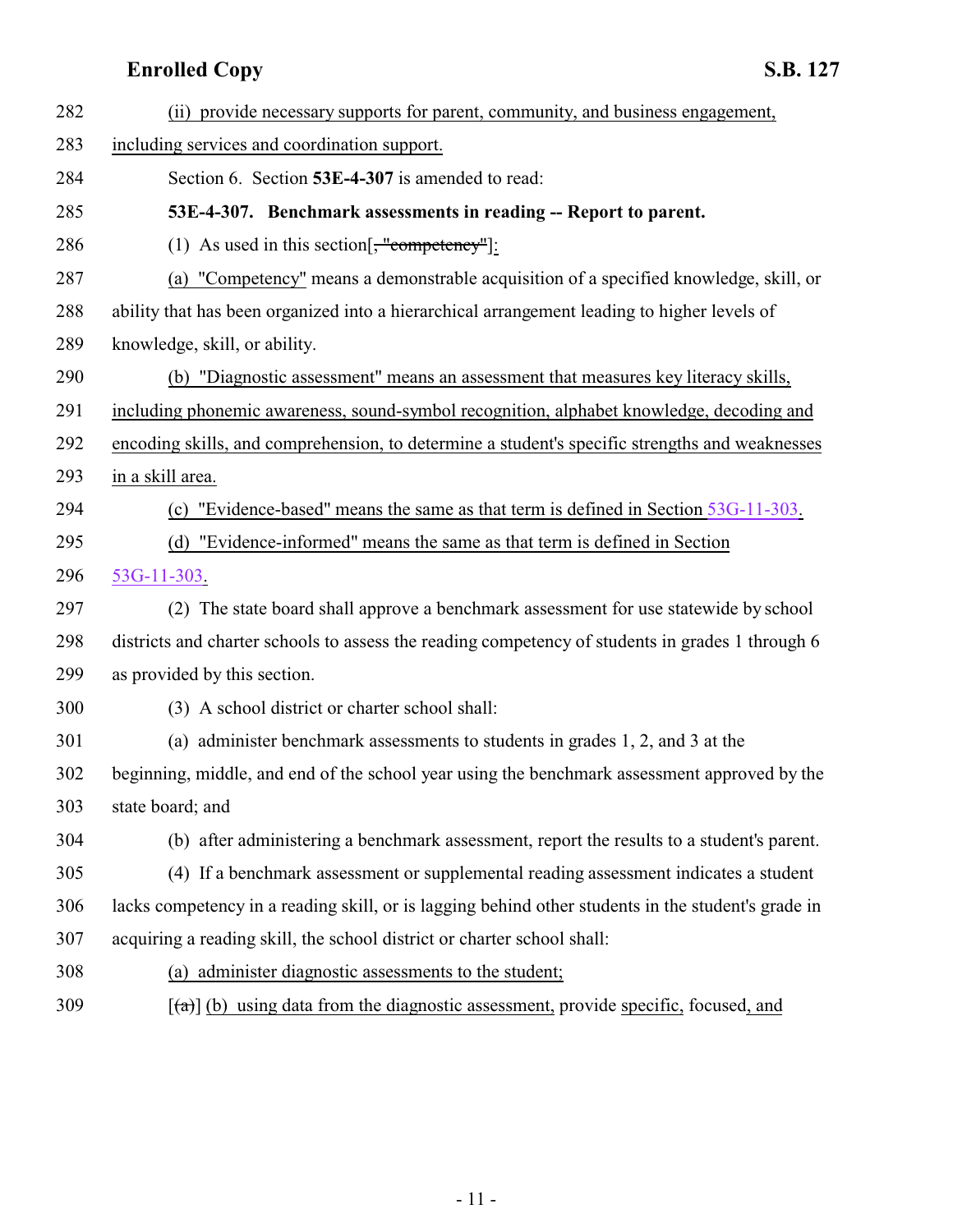| 310 | individualized intervention or tutoring to develop the reading skill;                                     |
|-----|-----------------------------------------------------------------------------------------------------------|
| 311 | $[\phi]$ (c) administer formative assessments and progress monitoring at recommended                      |
| 312 | levels for the benchmark assessment to measure the success of the focused intervention;                   |
| 313 | $[\text{e}^{-}]$ (d) inform the student's parent of activities that the parent may engage in with the     |
| 314 | student to assist the student in improving reading proficiency; [and]                                     |
| 315 | $[\text{(\text{d})}]$ (e) provide information to the parent regarding appropriate interventions available |
| 316 | to the student outside of the regular school day that may include tutoring, before and after              |
| 317 | school programs, or summer school[-]; and                                                                 |
| 318 | (f) provide instructional materials that are evidence-informed for core instruction and                   |
| 319 | evidence-based for intervention and supplemental instruction.                                             |
| 320 | $(5)$ (a) In accordance with Section 53F-4-201 and except as provided in Subsection                       |
| 321 | $(5)(b)$ , the state board shall contract with one or more educational technology providers for a         |
| 322 | benchmark assessment system for reading for students in kindergarten through grade 6.                     |
| 323 | (b) If revenue is insufficient for the benchmark assessment system for the grades                         |
| 324 | described in Subsection $(5)(a)$ , the state board shall first prioritize funding a benchmark             |
| 325 | assessment for students in kindergarten through grade 3.                                                  |
| 326 | Section 7. Section 53E-6-301 is amended to read:                                                          |
| 327 | 53E-6-301. Qualifications of applicants for licenses -- Changes in qualifications.                        |
| 328 | (1) As used in this section $[\frac{1}{2} \text{Heteracy}]$ :                                             |
| 329 | (a) "Literacy preparation assessment" means an examination that $[addresses]$ evaluates                   |
| 330 | an individual's knowledge of the science of reading, related to literacy instruction for an               |
| 331 | individual who teaches preschool, elementary school, or special education.                                |
| 332 | (b) "Required literacy preparation assessment" means a literacy preparation assessment                    |
| 333 | that the state board uses to determine the qualifications of license applicants.                          |
| 334 | (2) The state board shall establish by rule made in accordance with Title 63G, Chapter                    |
| 335 | 3, Utah Administrative Rulemaking Act, the scholarship, training, and experience required of              |
| 336 | license applicants.                                                                                       |
|     |                                                                                                           |

<span id="page-11-0"></span>

(3) (a) The state board shall announce any increase in the requirements when made.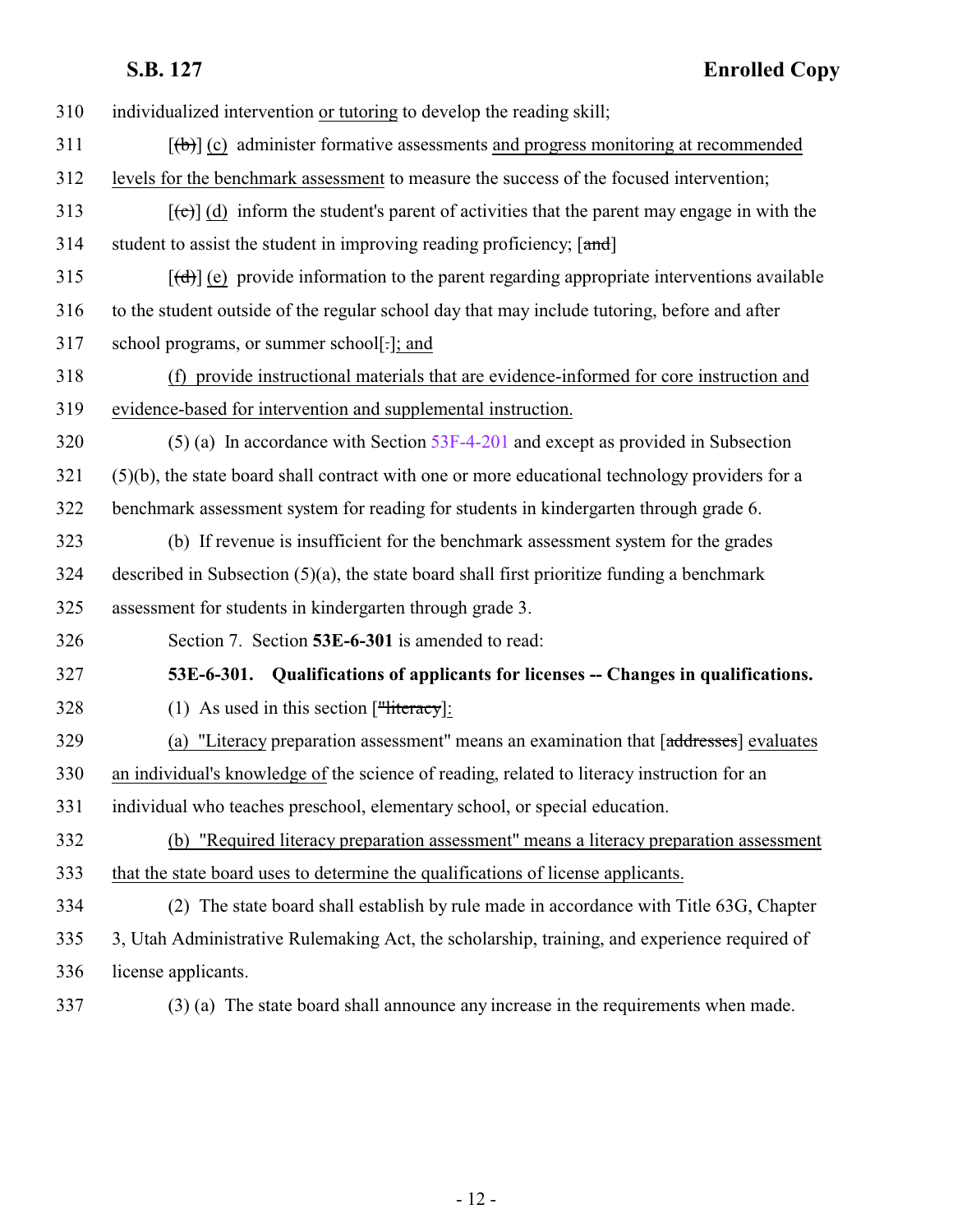<span id="page-12-0"></span>

| 338 | (b) An increase in requirements shall become effective not less than one year from the          |
|-----|-------------------------------------------------------------------------------------------------|
| 339 | date of the announcement.                                                                       |
| 340 | (4) The state board may determine by examination or otherwise the qualifications of             |
| 341 | license applicants.                                                                             |
| 342 | (5) If the state board uses $\lceil$ an examination] a required literacy preparation assessment |
| 343 | under Subsection (4) [that is a literacy preparation assessment]:                               |
| 344 | (a) (i) the state board shall make rules to allow an LEA to hire a license applicant who        |
| 345 | does not successfully pass the required literacy preparation assessment for a limited duration  |
| 346 | pending successful passage; and                                                                 |
| 347 | $[\theta]$ (ii) the license applicant is not eligible for a professional educator license       |
| 348 | described in Section 53E-6-201 until the license applicant successfully passes the required     |
| 349 | literacy preparation assessment[-]; and                                                         |
| 350 | (b) the state board may make rules in accordance with Title 63G, Chapter 3, Utah                |
| 351 | Administrative Rulemaking Act, to:                                                              |
| 352 | (i) establish exemptions for the required literacy preparation assessment; and                  |
| 353 | (ii) develop a pathway to demonstrate early literacy competency as an exception to the          |
| 354 | requirement to pass the required literacy preparation assessment.                               |
| 355 | Section 8. Section 53E-6-302 is amended to read:                                                |
| 356 | 53E-6-302. Educator preparation programs.                                                       |
| 357 | $(1)$ As used in this section:                                                                  |
| 358 | "Educator preparation program" means:<br>(a)                                                    |
| 359 | (i) a university teacher education program; or                                                  |
| 360 | (ii) a program that prepares individuals using an alternative pathway to licensure, as the      |
| 361 | state board provides.                                                                           |
| 362 | (b) "Required literacy preparation assessment" means the same as that term is defined           |
| 363 | in Section $53E-6-301$ .                                                                        |
| 364 | (c) "University teacher preparation program" means a program that an institution of             |
| 365 | higher education offers to prepare educators for licensure.                                     |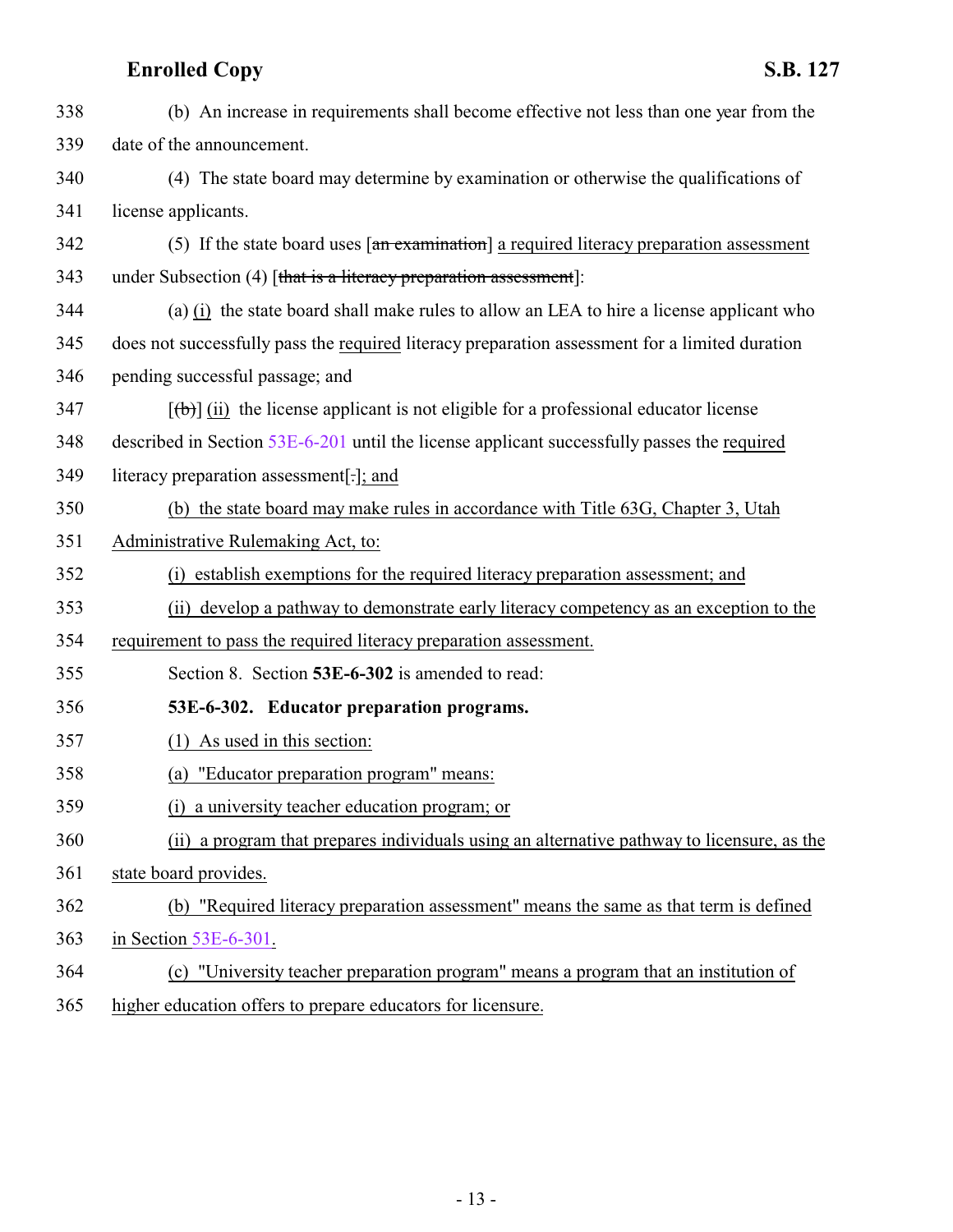| 366 | $[\text{(+)}]$ (2) In accordance with Title 63G, Chapter 3, Utah Administrative Rulemaking                    |
|-----|---------------------------------------------------------------------------------------------------------------|
| 367 | Act, the state board shall make rules that establish standards for approval of $[a]$ an educator              |
| 368 | preparation program.                                                                                          |
| 369 | $[\frac{1}{2}]$ (3) The state board shall ensure that standards adopted under Subsection $[\frac{1}{2}]$ (2): |
| 370 | (a) meet or exceed generally recognized national standards for preparation of                                 |
| 371 | educators $[\cdot]$ ; and                                                                                     |
| 372 | (b) include requirements for educator preparation programs to:                                                |
| 373 | provide instruction in the science of reading; and<br>(i)                                                     |
| 374 | (ii) prepare license applicants to pass the required literacy preparation assessment at no                    |
| 375 | cost to the applicants for the preparation, including providing ongoing preparation for up to                 |
| 376 | three total attempts of the required literacy preparation assessment.                                         |
| 377 | $[\langle 3\rangle]$ (4) The state board shall designate an employee of the state board's staff to:           |
| 378 | (a) work with education deans of state institutions of higher education to coordinate                         |
| 379 | [on-site monitoring of] university teacher preparation programs that may include:                             |
| 380 | (i) monitoring courses for university teacher preparation programs; and                                       |
| 381 | (ii) working with course instructors for university teacher preparation programs; [and]                       |
| 382 | [(iii) interviewing students admitted to university teacher preparation programs;]                            |
| 383 | (b) act as a liaison between:                                                                                 |
| 384 | (i) the state board;                                                                                          |
| 385 | (ii) local school boards or charter school governing boards; and                                              |
| 386 | (iii) representatives of university teacher preparation programs; and                                         |
| 387 | (c) report the employee's findings and recommendations for the improvement of                                 |
| 388 | teacher preparation programs to:                                                                              |
| 389 | (i) the state board; and                                                                                      |
| 390 | (ii) education deans of state institutions of higher education.                                               |
| 391 | $\lceil (4) \rceil$ (5) The state board shall:                                                                |
| 392 | (a) in good faith, consider the findings and recommendations described in Subsection                          |
| 393 | $[\frac{(3)}{(4)}]$ (4)(c); and                                                                               |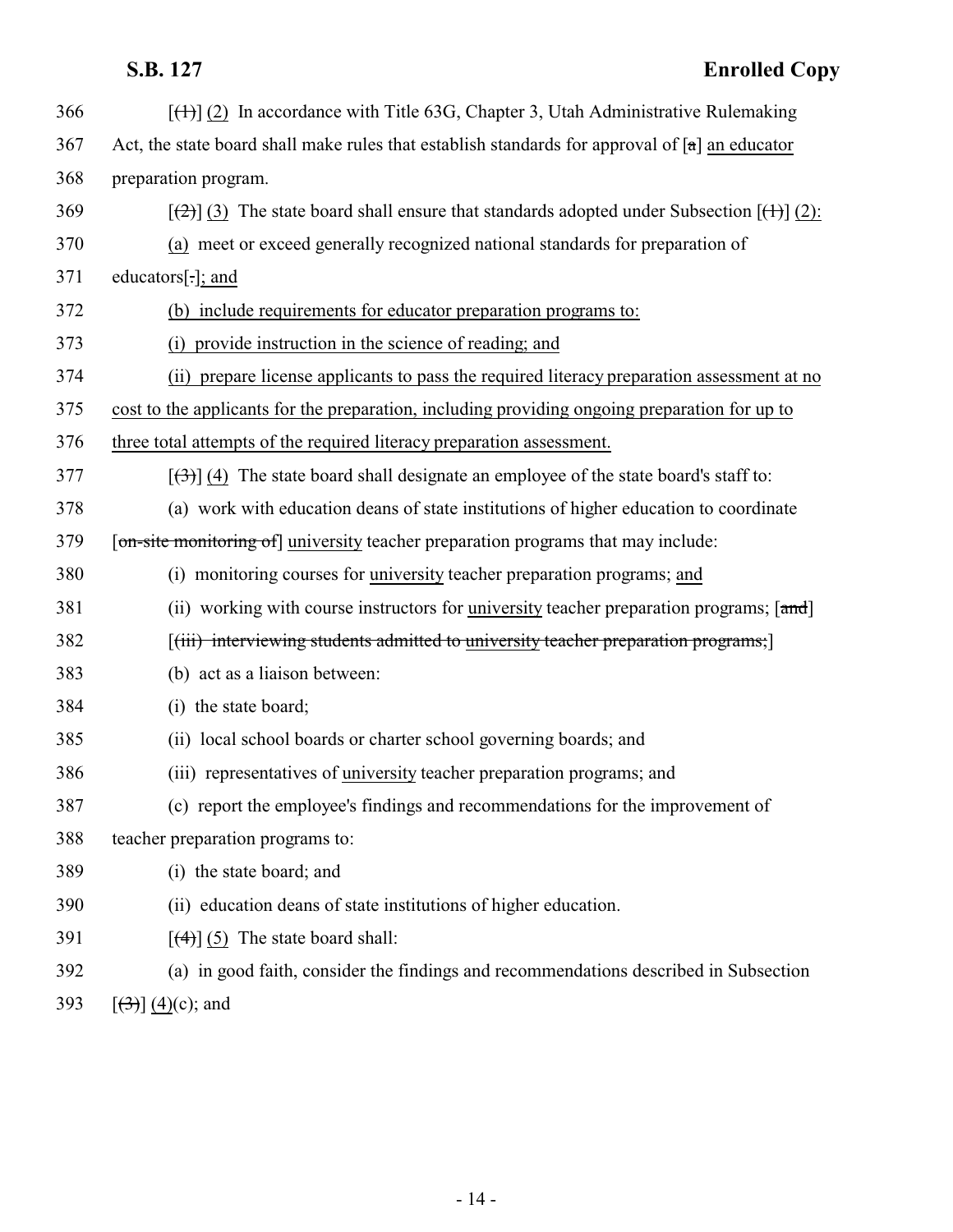<span id="page-14-0"></span>

| 394 | (b) in accordance with Title 63G, Chapter 3, Utah Administrative Rulemaking Act,                        |
|-----|---------------------------------------------------------------------------------------------------------|
| 395 | make rules, as the state board determines is necessary, to implement recommendations                    |
| 396 | described in Subsection $[\left(\frac{1}{2}\right)] (4)(c)$ .                                           |
| 397 | (6) Subject to legislative appropriations, the Utah Board of Higher Education shall:                    |
| 398 | (a) provide matching funds to each of the state's institutions of higher education with a               |
| 399 | university teacher preparation program:                                                                 |
| 400 | (i) to hire an additional faculty member who has training in the science of reading and                 |
| 401 | the science of reading instruction; and                                                                 |
| 402 | (ii) in an amount equal to 75% of the cost of making the hire described in Subsection                   |
| 403 | $(6)(a)$ if the institution provides 25% of the cost; and                                               |
| 404 | (b) consult the state superintendent regarding:                                                         |
| 405 | (i) criteria for the hire described in Subsection $(6)(a)$ that would qualify for a                     |
| 406 | distribution of funding; and                                                                            |
| 407 | (ii) an individual institution's fulfillment of the criteria described in Subsection                    |
| 408 | $(6)(b)(i)$ before distributing funding.                                                                |
| 409 | (7) An institution that hires an additional faculty member shall coordinate with the                    |
| 410 | science of reading panel described in Section $53E-3-1003$ to include two members of the panel          |
| 411 | in the institution's hiring process.                                                                    |
| 412 | (8) The state board shall:                                                                              |
| 413 | (a) monitor accreditation of university programs regarding the science of reading                       |
| 414 | preparation described in Subsection $(3)(b)$ at the institutions described in Subsection $(6)(a)$ ; and |
| 415 | (b) (i) develop strategies to provide support for preparation programs with low rates of                |
| 416 | passage on the required literacy preparation assessment; and                                            |
| 417 | (ii) provide increasing levels of support to a preparation program with low rates of                    |
| 418 | passage on the required literacy preparation assessment for two consecutive years.                      |
| 419 | Section 9. Section 53F-5-214 is amended to read:                                                        |
| 420 | 53F-5-214. Grant for professional learning.                                                             |
| 421 | (1) Subject to legislative appropriations, the state board shall award grants to LEAs to                |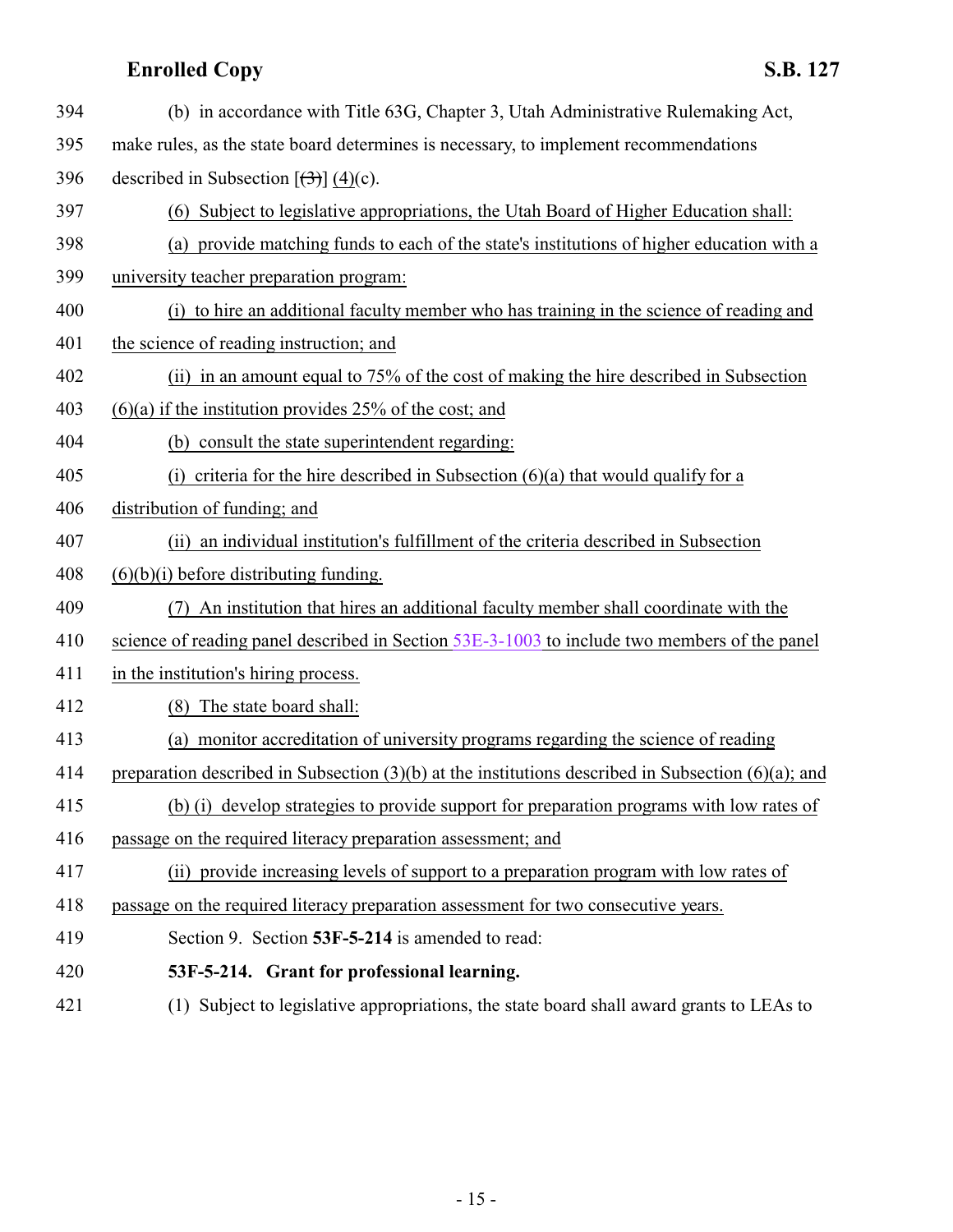|     | <b>Enrolled Copy</b><br>S.B. 127                                                                |
|-----|-------------------------------------------------------------------------------------------------|
| 422 | provide teachers in pre-kindergarten, kindergarten, and grades 1 through 3 with:                |
| 423 | (a) professional learning opportunities in early literacy and mathematics[.]; and               |
| 424 | (b) the required early literacy professional learning opportunity described in Subsection       |
| 425 | (6).                                                                                            |
| 426 | (2) The state board shall award a grant described in [this section] Subsection $(1)(a)$ to      |
| 427 | an LEA that submits to the state board a completed application, as provided by the state board, |
| 428 | that includes a description of the evidence-based, based on assessment data, professional       |
| 429 | learning opportunities the LEA will provide that are:                                           |
| 430 | (a) aligned with the professional learning standards described in Section $53G-11-303$ ;        |
| 431 | and                                                                                             |
| 432 | (b) targeted to attaining the local and state early learning goals described in Section         |
| 433 | 53G-7-218.                                                                                      |
| 434 | (3) An LEA that receives a grant described in this section shall use the grant for the          |
| 435 | purposes described in Subsection (2).                                                           |
| 436 | (4) In accordance with Title 63G, Chapter 3, Utah Administrative Rulemaking Act, the            |
| 437 | state board shall make rules to establish:                                                      |
| 438 | (a) required elements of the professional learning opportunities described in Subsection        |
| 439 | $(2);$ [and]                                                                                    |
| 440 | (b) a formula to determine an LEA's grant amount under this section[-], including               |
| 441 | identifying the amount an LEA receives for:                                                     |
| 442 | professional learning opportunities under Subsection (2); and                                   |
| 443 | the required early literacy professional learning opportunity described in Subsection<br>(ii)   |
| 444 | $(6)$ ; and                                                                                     |
| 445 | (c) specifications regarding the LEA's provision of the required early literacy                 |
| 446 | professional learning opportunity described in Subsection (6).                                  |
| 447 | (5) The state board shall annually report to the Education Interim Committee on or              |
| 448 | before the November interim committee meeting regarding the administration and outcomes of      |
| 449 | the grant described in this section.                                                            |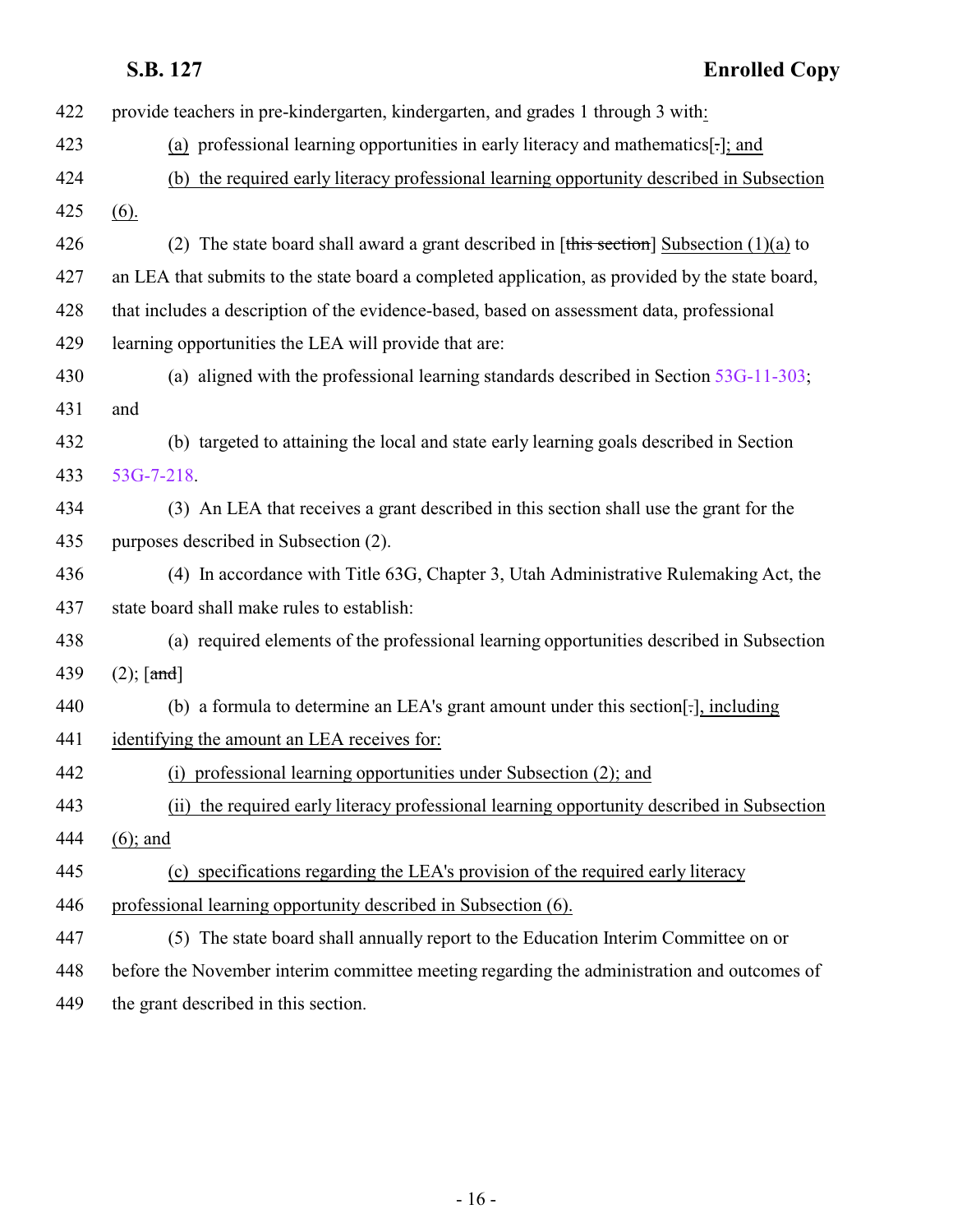| 450 | $(6)$ (a) As used in this Subsection (6), "early literacy professional learning opportunity"       |
|-----|----------------------------------------------------------------------------------------------------|
| 451 | means the early literacy opportunity that the majority of recipients of grant funding under this   |
| 452 | section used before the effective date of this bill to provide professional learning opportunities |
| 453 | in early literacy.                                                                                 |
| 454 | (b) (i) Except as described in Subsection $(6)(b)(ii)$ , the following shall complete the          |
| 455 | early literacy professional learning opportunity before July 1, 2025, each:                        |
| 456 | general and special education teacher in kindergarten through grade 3;<br>(A)                      |
| 457 | district administrator over literacy;<br>(B)                                                       |
| 458 | elementary school principal;<br>(C)                                                                |
| 459 | school psychologist serving in an elementary school; and<br>(D)                                    |
| 460 | elementary school literacy coach who serves kindergarten through grade 3.<br>(E)                   |
| 461 | The following are exempt from the professional learning opportunity completion<br>(ii)             |
| 462 | requirement in Subsection $(6)(b)(i)$ :                                                            |
| 463 | (A) an educator who has already completed the early literacy professional learning                 |
| 464 | program;                                                                                           |
| 465 | dual language immersion educators who teach in the target language;<br>(B)                         |
| 466 | special education teachers who serve students with significant cognitive<br>(C)                    |
| 467 | disabilities;                                                                                      |
| 468 | teachers within one year of retirement; and<br>(D)                                                 |
| 469 | (E)<br>other similar educator roles as the state board identifies in board rule, made in           |
| 470 | accordance with Title 63G, Chapter 3, Utah Administrative Rulemaking Act.                          |
| 471 | (c) (i) Before the $2022$ -2023 school year, each LEA that serves elementary students              |
| 472 | shall apply for grant funding under this subsection (6) to provide the early literacy professional |
| 473 | learning opportunity to each individual described in Subsection $(6)(b)(i)$ within the LEA.        |
| 474 | (ii) An LEA that receives a grant for use under this Subsection (6) shall:                         |
| 475 | use the grant to provide the early literacy professional learning opportunity at the<br>(A)        |
| 476 | maximum of the restricted rate for each educator described in Subsection $(6)(b)(i)$ within the    |
| 477 | LEA; and                                                                                           |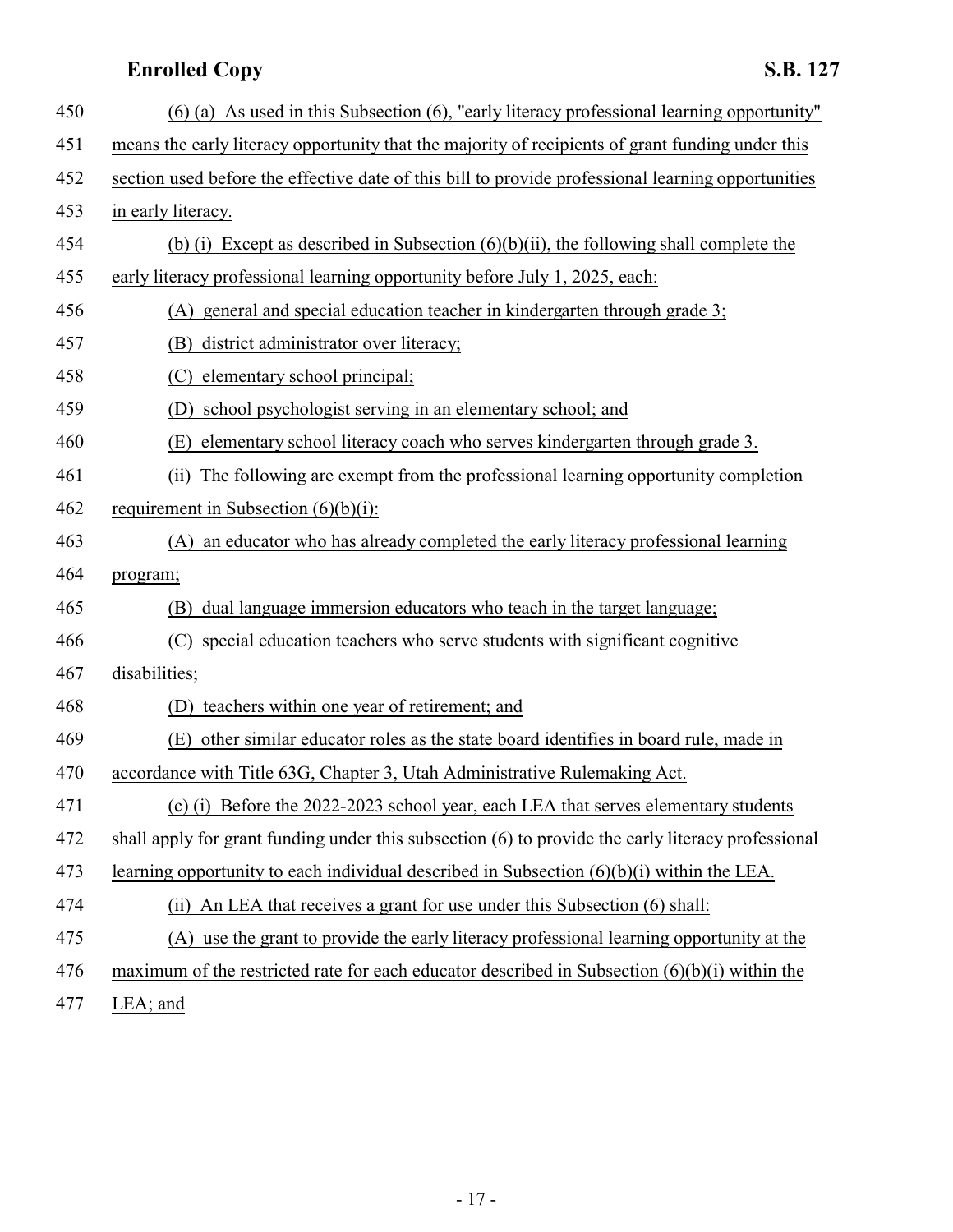<span id="page-17-0"></span>

| 478 | (B) provide the early literacy professional learning opportunity as part of the educator's         |
|-----|----------------------------------------------------------------------------------------------------|
| 479 | contracted time or daily rate.                                                                     |
| 480 | (d) In awarding grant funding under this section for the required early literacy                   |
| 481 | professional learning opportunity, the state board shall award funding to an LEA to provide the    |
| 482 | opportunity to each individual described in Subsection $(6)(c)(i)$ , prioritizing applicants that  |
| 483 | have not yet participated in the early literacy professional learning opportunity.                 |
| 484 | Section 10. Section 53F-5-215 is amended to read:                                                  |
| 485 | 53F-5-215. Elementary teacher preparation assessment grant.                                        |
| 486 | $(1)$ As used in this section:                                                                     |
| 487 | (a) "Educator preparation program" means the same as that term is defined in Section               |
| 488 | 53E-6-302.                                                                                         |
| 489 | $\left[\frac{1}{2}\right]$ (b) "License" means a license that:                                     |
| 490 | (i) is described in Section $53E-6-102$ ; and                                                      |
| 491 | (ii) qualifies an individual to teach elementary school.                                           |
| 492 | $[(b)$ "Literacy]                                                                                  |
| 493 | (c) "Required literacy preparation assessment" means the same as that term is defined              |
| 494 | in Section $53E-6-301$ .                                                                           |
| 495 | (2) Beginning September 1, 2021, subject to legislative appropriations, the state board            |
| 496 | shall award grants to finstitutions of higher education educator preparation programs for the      |
| 497 | cost of the initial attempt of the required literacy preparation assessment for license applicants |
| 498 | graduating from the institution or completing the preparation program during the year relevant     |
| 499 | to the grant.                                                                                      |
| 500 | (3) In accordance with Title 63G, Chapter 3, Utah Administrative Rulemaking Act, the               |
| 501 | state board may make rules to establish the license, type of license, or license concentration     |
| 502 | eligible for the grant described in this section.                                                  |
| 503 | (4) [An institution of higher education] An educator preparation program may apply                 |
| 504 | for a grant described in this section by submitting to the state board an application, as provided |
| 505 | by the state board, including an estimate of the number and names of prospective license           |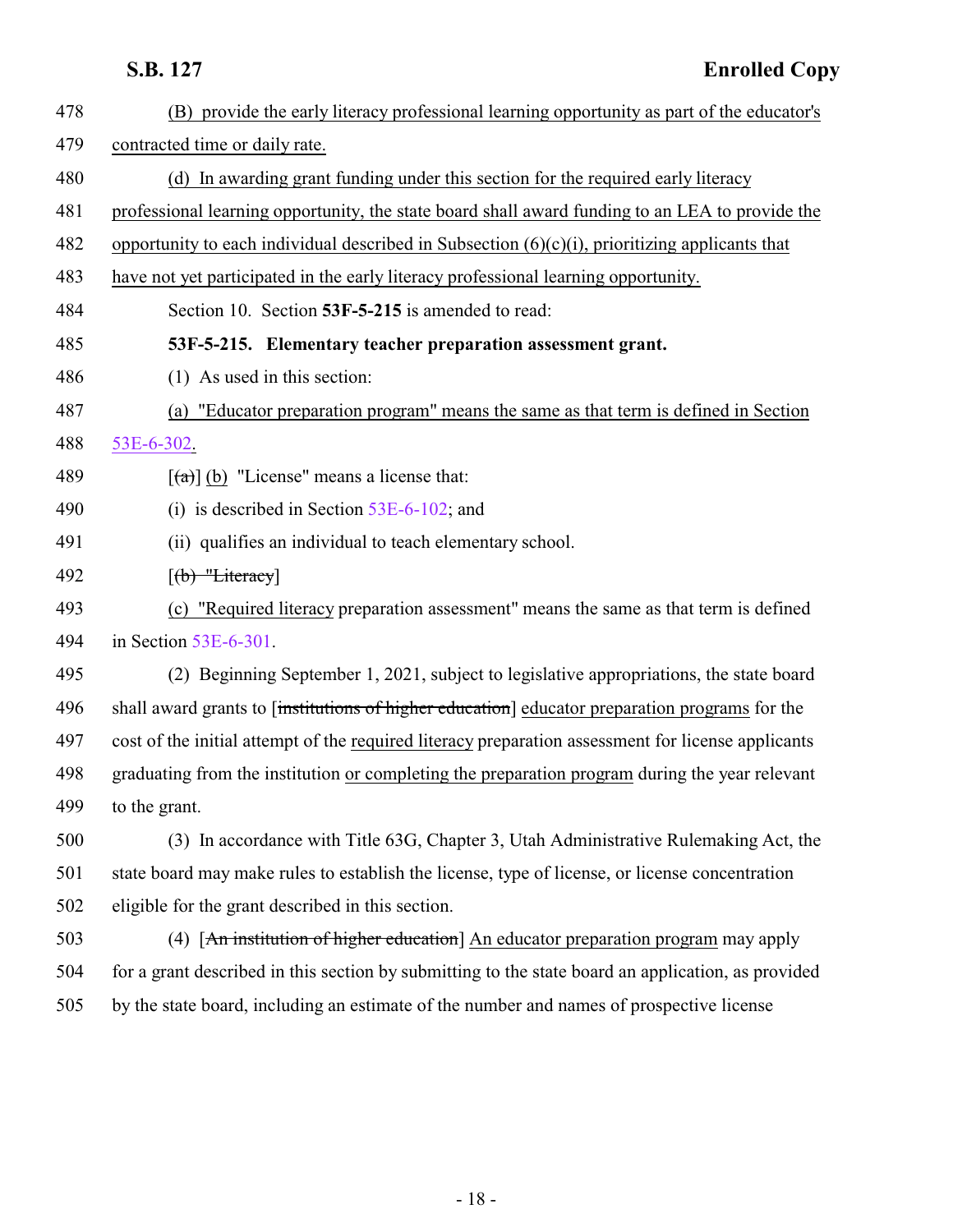<span id="page-18-0"></span>

| 506 | applicants expected to graduate or complete the program in the year relevant to the grant                        |
|-----|------------------------------------------------------------------------------------------------------------------|
| 507 | application.                                                                                                     |
| 508 | (5) Notwithstanding Subsections (2) and (4), beginning July 1, 2020, and ending                                  |
| 509 | August 31, 2021, the state board may award grants under this section to institutions of higher                   |
| 510 | education to pilot test a literacy preparation assessment.                                                       |
| 511 | (6) The state board shall annually report to the Education Interim Committee on or                               |
| 512 | before the November interim committee meeting regarding the administration and outcomes of                       |
| 513 | the grant described in this section.                                                                             |
| 514 | Section 11. Section 53F-5-402 is amended to read:                                                                |
| 515 | 53F-5-402. Partnerships for Student Success Grant Program established.                                           |
| 516 | (1) There is created the Partnerships for Student Success Grant Program to improve                               |
| 517 | educational outcomes for low income students through the formation of cross sector                               |
| 518 | partnerships that use data to align and improve efforts focused on student success.                              |
| 519 | (2) Subject to legislative appropriations, the state board shall award grants to eligible                        |
| 520 | partnerships that enter into a memorandum of understanding between the members of the                            |
| 521 | eligible partnership to plan or implement a partnership that:                                                    |
| 522 | (a) establishes shared goals, outcomes, and measurement practices based on unique                                |
| 523 | community needs and interests that:                                                                              |
| 524 | $(i)$ are aligned with the recommendations of the five- and ten-year plan to address                             |
| 525 | intergenerational poverty described in Section 35A-9-303; and]                                                   |
| 526 | $[\overrightarrow{(ii)} \text{ address}]$ (i) for students attending [a] an elementary school within an eligible |
| 527 | school feeder pattern, focus on:                                                                                 |
| 528 | (A) kindergarten readiness;                                                                                      |
| 529 | (B) [grade 3 mathematics and] reading proficiency[;], consistent with the science of                             |
| 530 | reading, as defined by the science of reading panel described in Section 53E-3-1003; and                         |
| 531 | (C) grade 3 mathematics; and                                                                                     |
| 532 | for students attending a secondary school within an eligible school feeder pattern,<br>(i)                       |
| ح ح |                                                                                                                  |

focus on: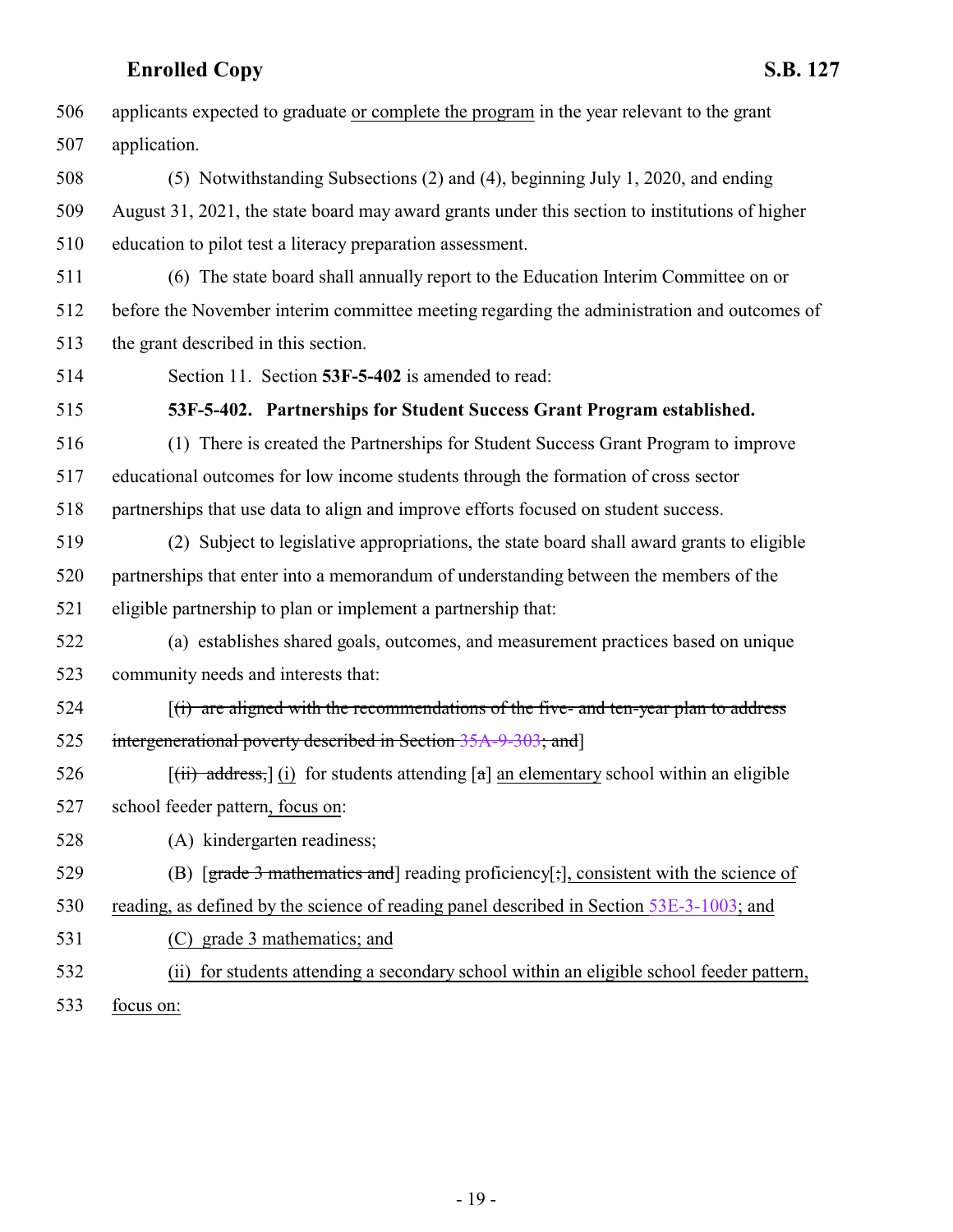<span id="page-19-1"></span><span id="page-19-0"></span>

| 534 | $[\text{ }(\text{ }(\text{ }))$ (A) grade 8 mathematics and reading proficiency;                     |
|-----|------------------------------------------------------------------------------------------------------|
| 535 | $[\langle \overline{D} \rangle]$ (B) high school graduation;                                         |
| 536 | $[\text{E}(\text{E})]$ (C) postsecondary education attainment;                                       |
| 537 | $[f(f)]$ (D) physical and mental health; and                                                         |
| 538 | $[\text{f}\Theta]$ (E) development of career skills and readiness;                                   |
| 539 | (b) coordinates and aligns services to:                                                              |
| 540 | (i) students attending schools within an eligible school feeder pattern; and                         |
| 541 | (ii) the families and communities of the students within an eligible school feeder                   |
| 542 | pattern;                                                                                             |
| 543 | (c) implements a system for:                                                                         |
| 544 | (i) sharing data to monitor and evaluate shared goals and outcomes, in accordance with               |
| 545 | state and federal law; and                                                                           |
| 546 | (ii) accountability for shared goals and outcomes; and                                               |
| 547 | (d) commits to providing matching funds as described in Section $53F-5-403$ .                        |
| 548 | (3) In making grant award determinations, the state board shall prioritize funding for an            |
| 549 | eligible partnership that:                                                                           |
| 550 | (a) focus on early literacy and mathematics;                                                         |
| 551 | $\left[\frac{1}{2}\right]$ (b) includes a low performing school as determined by the state board; or |
| 552 | $[\theta]$ (c) addresses parent and community engagement.                                            |
| 553 | (4) In awarding grants under this part, the state board:                                             |
| 554 | (a) shall distribute funds to the lead applicant designated by the eligible partnership as           |
| 555 | described in Section $53F-5-401$ ; and                                                               |
| 556 | (b) may not award more than \$500,000 per fiscal year to an eligible partnership.                    |
| 557 | Section 12. Section 53G-10-306 is enacted to read:                                                   |
| 558 | 53G-10-306. Science of reading curriculum.                                                           |
| 559 | Each LEA shall adopt science of reading curriculum and intervention programs as                      |
| 560 | advised by the science of reading panel described in Section 53E-3-1003.                             |
| 561 | Section 13. Section 53G-11-303 is amended to read:                                                   |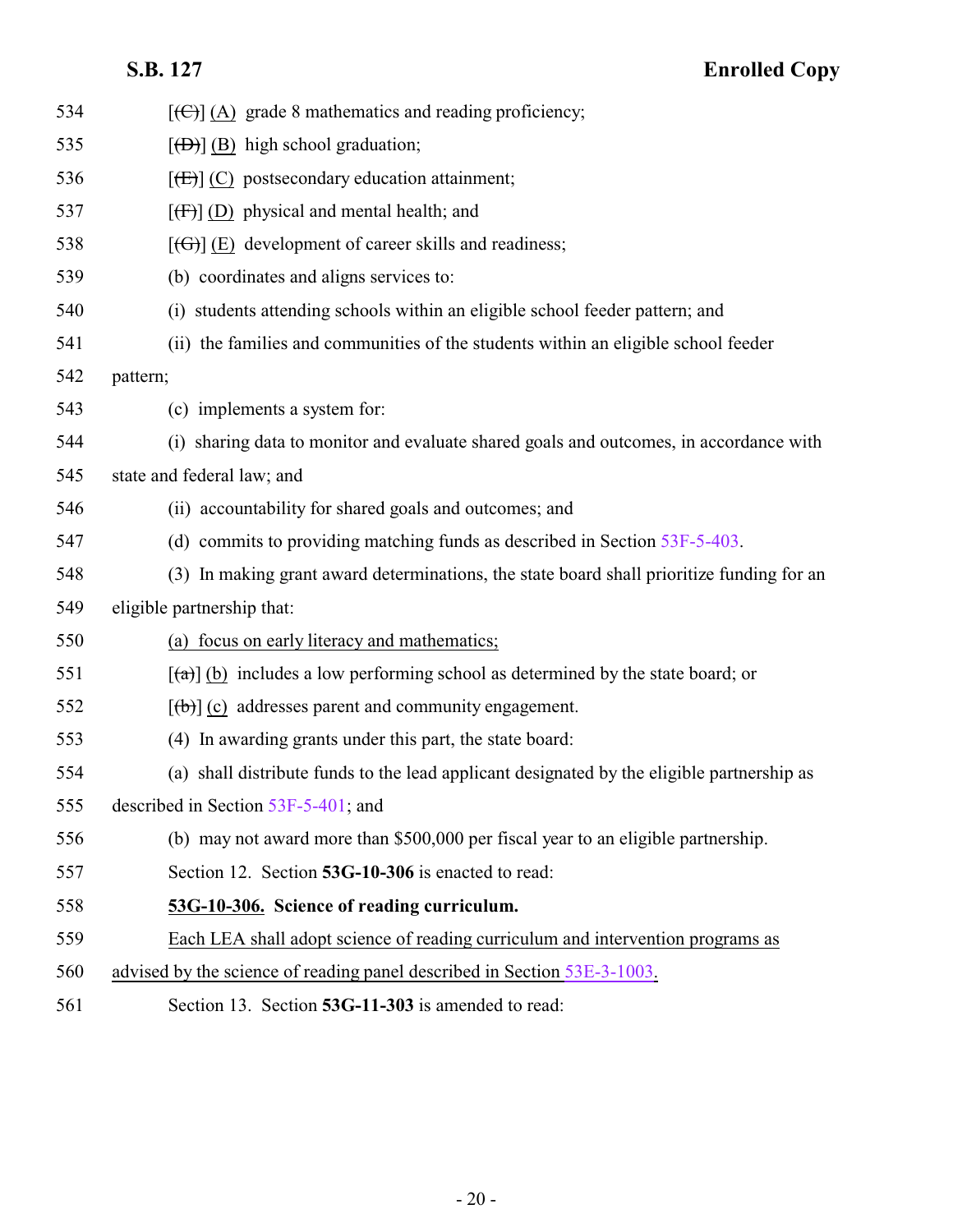| 562 | 53G-11-303. Professional learning standards.                                                  |
|-----|-----------------------------------------------------------------------------------------------|
| 563 | (1) As used in this section $\left[\frac{1}{2}, \frac{1}{2}\right]$                           |
| 564 | "Evidence-based" means that a strategy demonstrates a statistically significant<br>(a)        |
| 565 | effect, of at least a 0.40 effect size, on improving student outcomes based on:               |
| 566 | (i) strong evidence from at least one well-designed and well-implemented experimental         |
| 567 | study, as the state board further defines; or                                                 |
| 568 | (ii) moderate evidence from at least one well-designed and well-implemented                   |
| 569 | quasi-experimental study, as the state board further defines.                                 |
| 570 | (b) "Evidence-informed" means that a strategy:                                                |
| 571 | (i) is developed using high-quality research outside of a controlled setting in the given     |
| 572 | field, as the state board further defines; and                                                |
| 573 | (ii) includes strategies and activities with a strong scientific basis for use, as the state  |
| 574 | board further defines.                                                                        |
| 575 | (c) "Professional learning" means a comprehensive, sustained, and evidence-based              |
| 576 | approach to improving teachers' and principals' effectiveness in raising student achievement. |
| 577 | (2) A school district or charter school shall implement high quality professional             |
| 578 | learning that meets the following standards:                                                  |
| 579 | (a) professional learning occurs within learning communities committed to continuous          |
| 580 | improvement, individual and collective responsibility, and goal alignment;                    |
| 581 | (b) professional learning requires skillful leaders who develop capacity, advocate, and       |
| 582 | create support systems, for professional learning;                                            |
| 583 | (c) professional learning requires prioritizing, monitoring, and coordinating resources       |
| 584 | for educator learning;                                                                        |
| 585 | (d) professional learning uses a variety of sources and types of student, educator, and       |
| 586 | system data to plan, assess, and evaluate professional learning;                              |
| 587 | (e) professional learning integrates theories, research, and models of human learning to      |
| 588 | achieve its intended outcomes;                                                                |
| 589 | (f) professional learning applies research on change and sustains support for                 |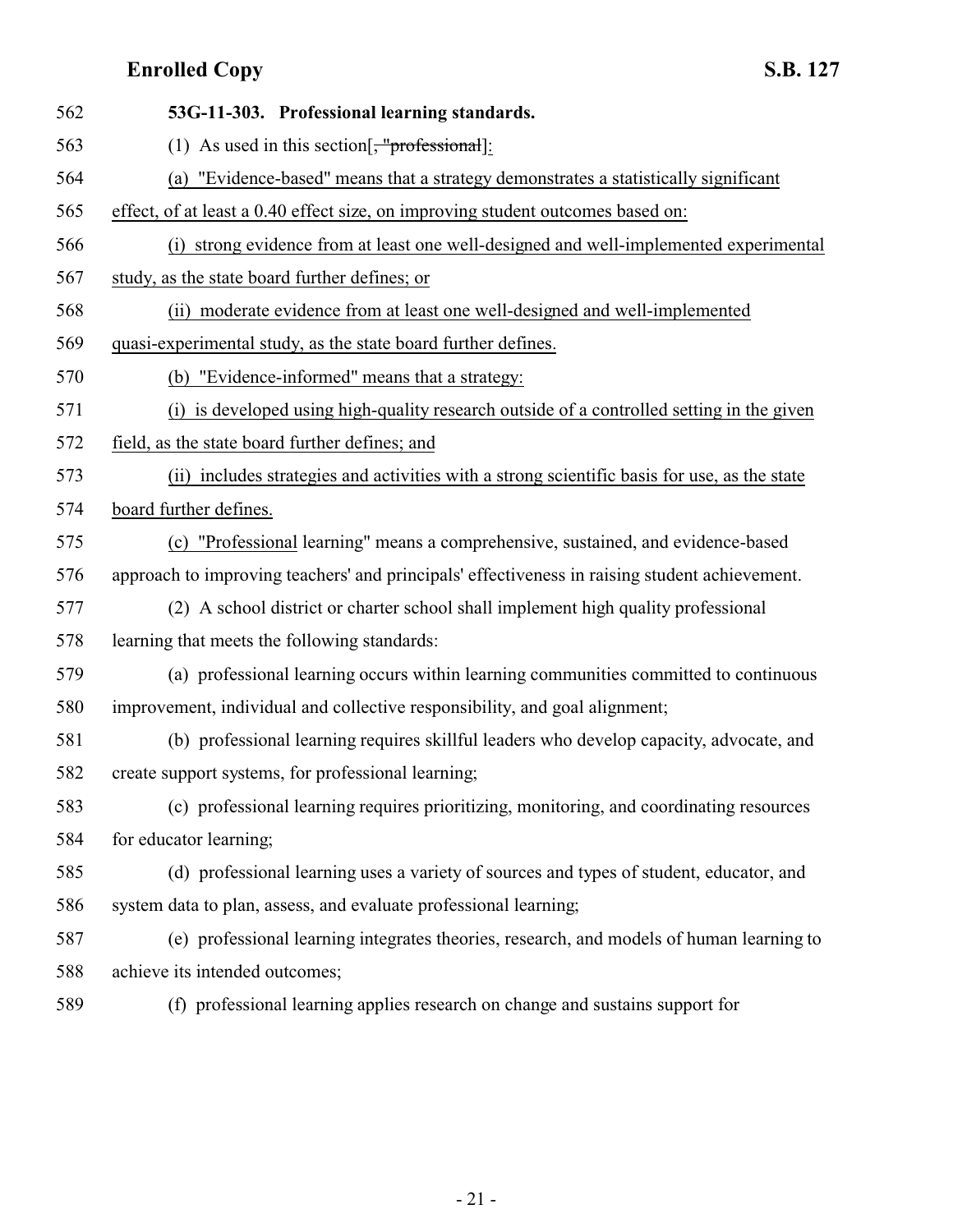| 590 | implementation of professional learning for long-term change;                                          |
|-----|--------------------------------------------------------------------------------------------------------|
| 591 | (g) professional learning aligns its outcomes with:                                                    |
| 592 | (i) performance standards for teachers and school administrators as described in rules                 |
| 593 | of the state board; and                                                                                |
| 594 | (ii) performance standards for students as described in the core standards for Utah                    |
| 595 | public schools adopted by the state board pursuant to Section 53E-4-202; [and]                         |
| 596 | (h) professional learning:                                                                             |
| 597 | (i) incorporates the use of technology in the design, implementation, and evaluation of                |
| 598 | high quality professional learning practices; and                                                      |
| 599 | (ii) includes targeted professional learning on the use of technology devices to enhance               |
| 600 | the teaching and learning environment and the integration of technology in content delivery[:];        |
| 601 | and                                                                                                    |
| 602 | (i) professional learning uses evidence-informed core materials and evidence-based                     |
| 603 | instructional practices and intervention materials.                                                    |
| 604 | (3) School districts and charter schools shall use money appropriated by the Legislature               |
| 605 | for professional learning or federal grant money awarded for professional learning to                  |
| 606 | implement professional learning that meets the standards specified in Subsection (2).                  |
| 607 | (4) The state board, ULEAD, as that term is defined in Section $53E-10-701$ , and the                  |
| 608 | Center for the School of the Future, established in Section 53B-18-801, shall jointly, in              |
| 609 | collaboration with an independent university-based research center, develop and maintain a             |
| 610 | repository of evidence-based practice and evidence-informed intervention materials to support          |
| 611 | school districts and charter schools in meeting the standards described in Subsection (2).             |
| 612 | $[\frac{4}{3}]$ (5) (a) In the fall of 2014, the state board, through the state superintendent, and in |
| 613 | collaboration with an independent consultant acquired through a competitive bid process, shall         |
| 614 | conduct a statewide survey of school districts and charter schools to:                                 |
| 615 | (i) determine the current state of professional learning for educators as aligned with the             |
| 616 | standards specified in Subsection (2);                                                                 |
| 617 | (ii) determine the effectiveness of current professional learning practices; and                       |

- 22 -